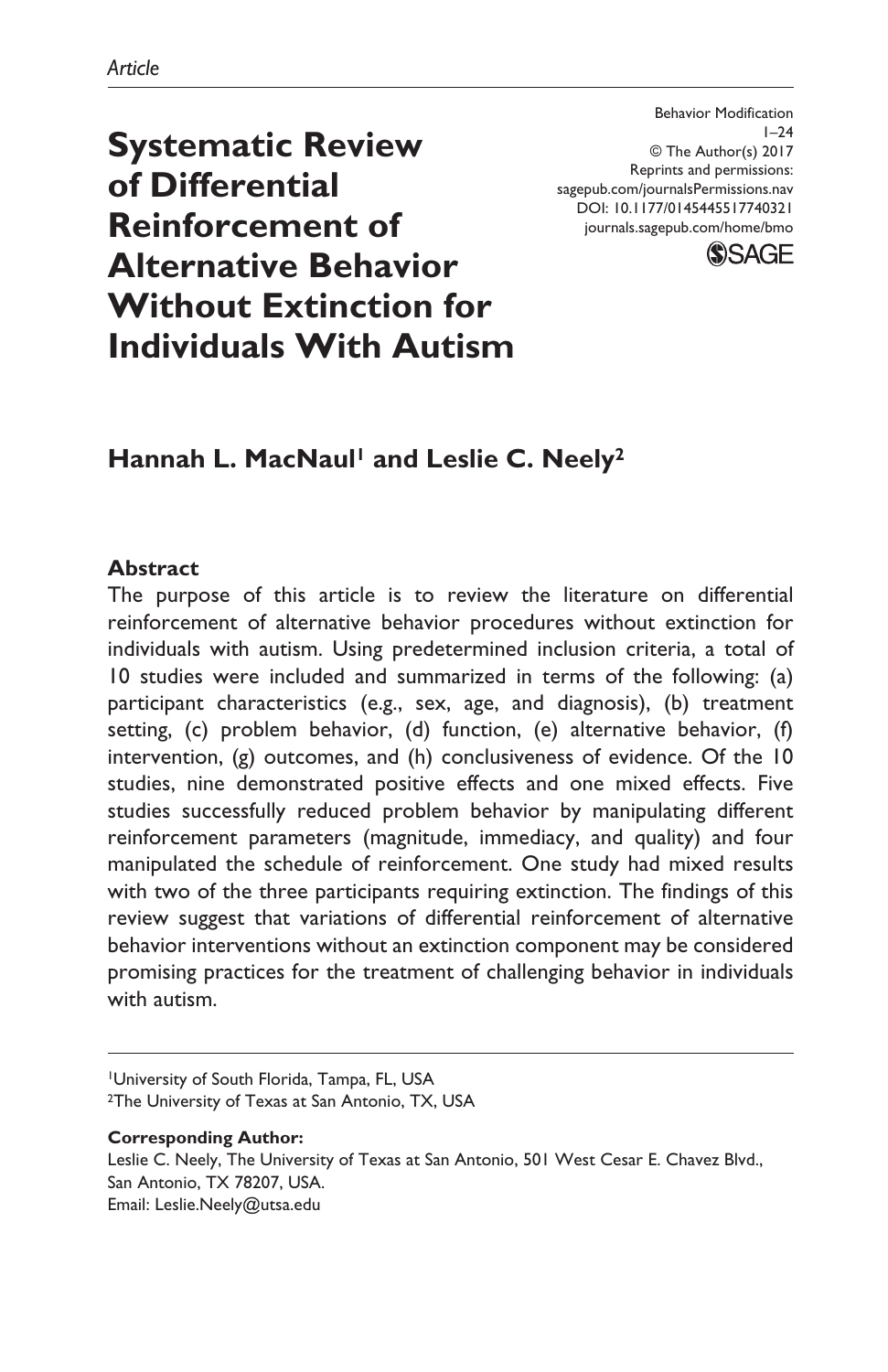#### **Keywords**

differential reinforcement of alternative behavior, extinction, autism

Individuals with limited verbal repertoires, such as children with autism and developmental disabilities, may engage in problem behavior (e.g., aggression, property destruction, self-injurious behavior; Horner, Carr, Strain, Todd, & Reed, 2002) that limits their access to social communication opportunities and impairs their health and safety. To treat problem behavior, an interventionist must first identify why a behavior is happening (Iwata, Dorsey, Slifer, Bauman, & Richman, 1982). Certain environmental variables may maintain behavior and reinforce its occurrence. One method of determining which environmental variables are maintaining variables is through the use of a functional analysis (FA; Hanley, Iwata, & McCord, 2003). FA is an assessment procedure used to identify variables maintaining problem behavior (Beavers, Iwata, & Lerman, 2013). An interventionist conducts an FA by manipulating one environmental variable at a time to identify what evokes the target problem behavior. Once the maintaining variable, or the function, is identified then researchers and practitioners are able to develop a functionbased intervention that is individualized to the needs of the participant.

Function-based interventions are the most reliable and effective way to reduce challenging behavior (Arndorfer & Miltenberger, 1993). One of the most common interventions used to treat problem behavior is differential reinforcement of alternative behavior (DRA [differential reinforcement of alternative behavior]; Cooper, Heron, & Heward, 2007). DRA is a procedure in which a functionally equivalent targeted behavior, other than the targeted behavior, is reinforced while reinforcement for problem behavior is withheld (i.e., extinction), minimized, or reinforced on a different schedule. DRA interventions have been demonstrated to be effective with a wide range of diagnoses, topographies, and functions of problem behavior (Lennox, Miltenberger, Spengler, & Erfanian, 1988).

DRA procedures are often used in combination with other interventions (Shirley, Iwata, Kahng, Mazaleski, & Lerman, 1997). One such intervention is extinction. Extinction (EXT), combined with a differential reinforcement procedure, involves reinforcement of a behavior other than the target behavior while concurrently removing reinforcement for the target problem behavior (Vollmer & Iwata, 1992). For example, in Lalli, Casey, and Kates' (1995) study, researchers reduced escape-maintained problem behavior by programming reinforcement only after the individual emitted the appropriate communication response (e.g., handing therapist a "BREAK" card) while all problem behavior resulted in continued placement of demands and prompting to complete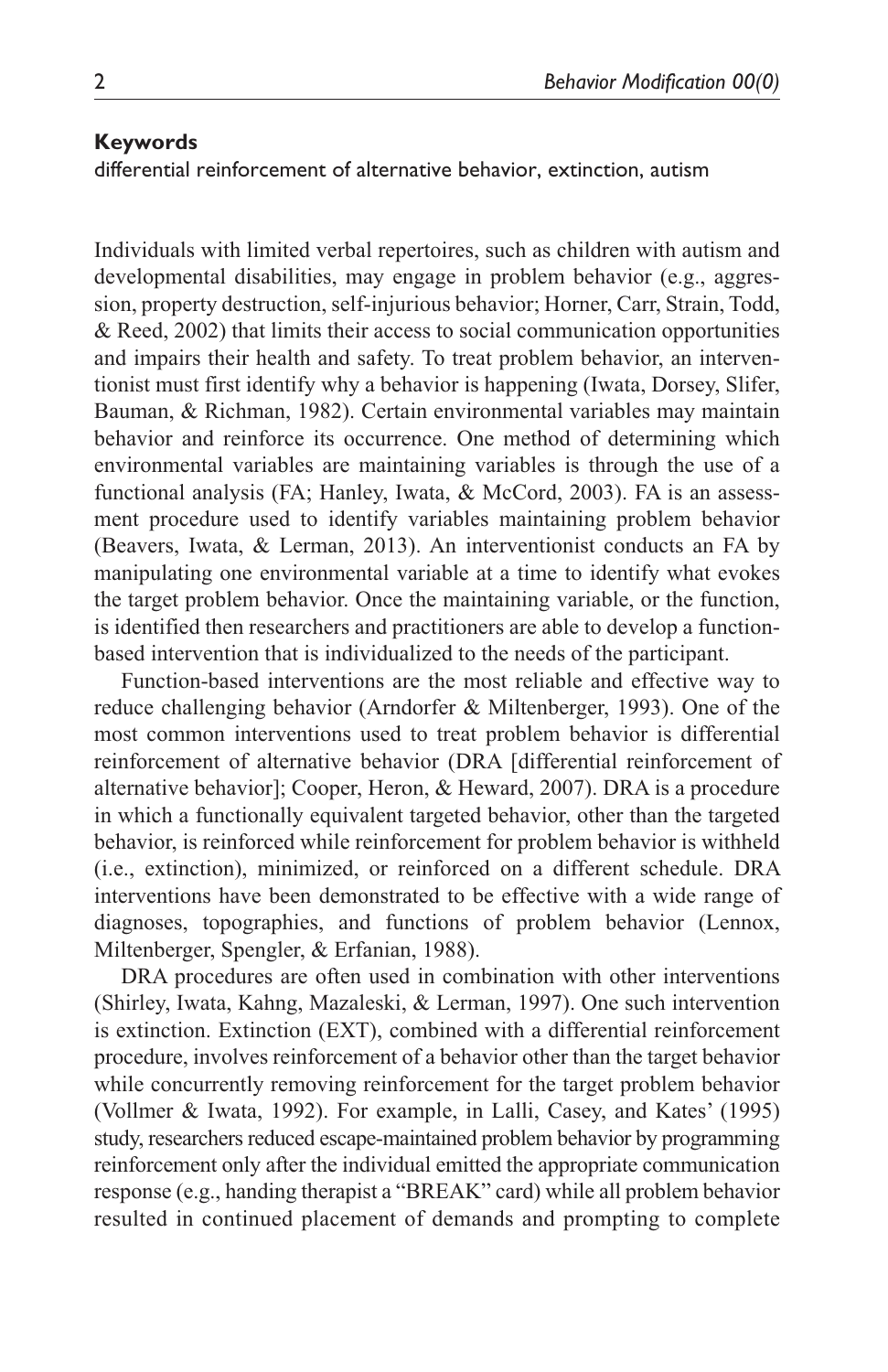the task (i.e., escape extinction). However, sometimes extinction may not be ethical or feasible as it relies on optimal treatment integrity (Fisher, Piazza, Cataldo, & Harrell, 1993; Hagopian, Fisher, Sullivan, Acquisto, & LeBlanc, 1998) across all contexts and implementers.

Previous research has identified many negative impacts of extinction treatment integrity failures on behavioral outcomes (e.g., Lerman, Iwata, & Wallace, 1999; Northup, Fisher, Kahng, Harrell, & Kurtz, 1997; St. Peter Pipkin, Vollmer, & Sloman, 2010; Volkert, Lerman, Call, & Trosclair-Lasserre, 2009). For example, St. Peter Pipkin et al. (2010) examined the effects of two types of treatment integrity failures: failure to reinforce appropriate behavior (e.g., omission) and reinforcing problem behavior (e.g., commission). Researchers found that commission errors in isolation and omission and commission errors in combination resulted in increased problem behavior and decreased appropriate behavior. In addition, a literature review by Lerman and colleagues (1999) investigated two adverse side effects of extinction: an increase in the frequency of the target response (extinction burst) and an increase in aggression (extinction-induced aggression). Researchers examined 41 data sets for individuals treated for self-injurious behavior and found that extinction bursts or increases in aggression occurred in nearly one half of the cases. Treatment integrity becomes especially important when working in a school or home environment as caregivers or educators are often responsible for implementing intervention procedures (Northup et al., 1997). In certain contexts such as a school setting, extinction poses ethical considerations for certain topographies of behavior. For example, if a student engages in severe self-injurious behavior in the classroom and a teacher ignores it, administration and other school personnel are likely to express concern and demand that an intervention other than extinction be put in place.

Current literature is beginning to investigate the use of DRA interventions without extinction. For example, Athens and Vollmer (2010) manipulated different parameters of reinforcement (i.e., immediacy, magnitude, and quality) and programmed reinforcement to favor the alternative behavior while still reinforcing problem behavior. Similarly Marcus and Vollmer (1996) manipulated the schedule of reinforcement where they evaluated noncontingent reinforcement on a fixed time schedule plus DRA without extinction and found positive results. These interventions hold promise and could potentially inform differential reinforcement without extinction interventions for situations when extinction may not be recommended. Therefore, the purpose of this review is to synthesize the recent literature (i.e., last 20 years) regarding differential reinforcement interventions without an extinction component for individuals with autism. A review of this nature is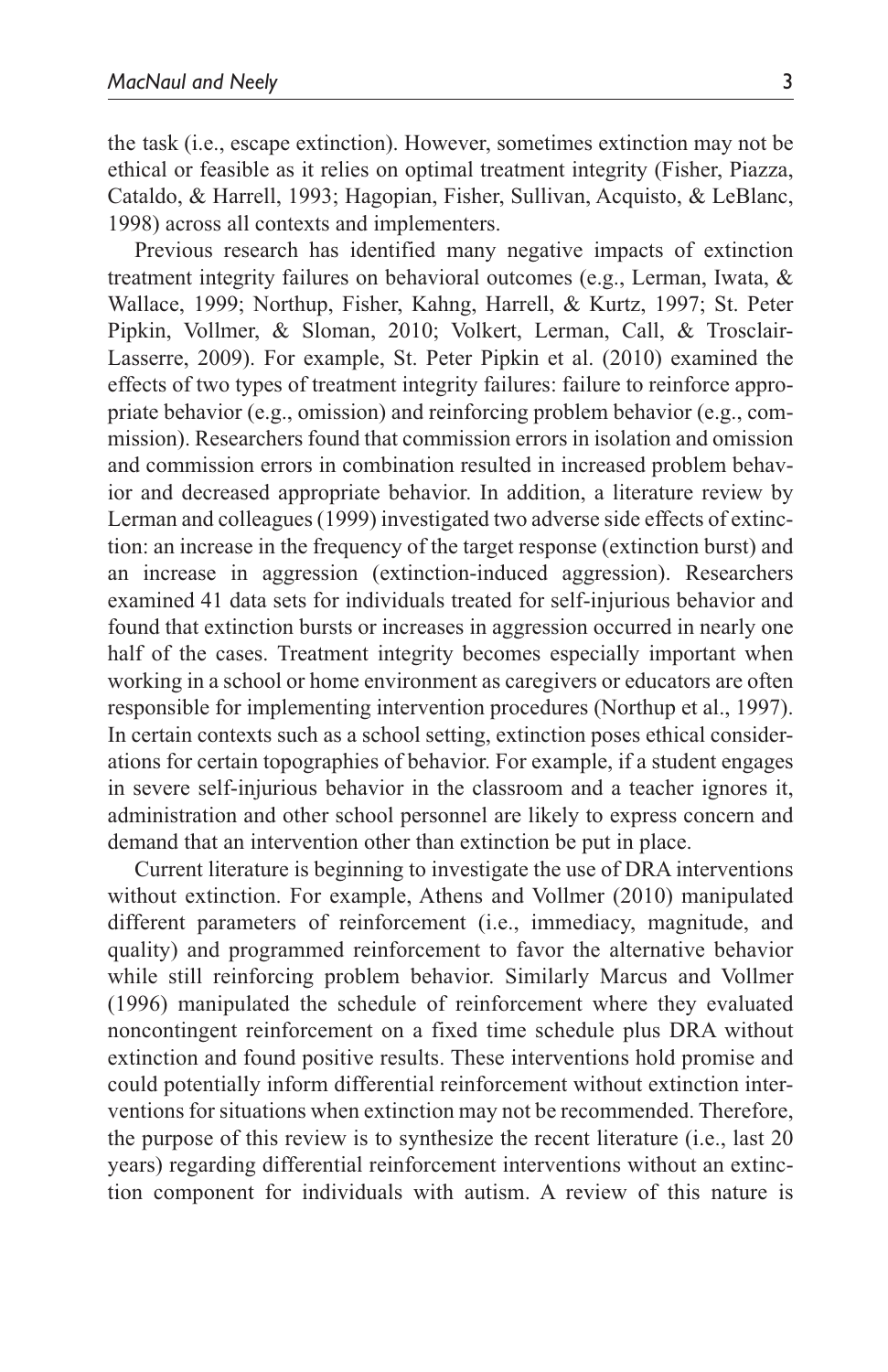intended to inform future research and provide guidance for practitioners considering this intervention package.

# **Method**

#### *Search Procedures*

Four electronic databases were searched to identify potential studies for this review: ERIC (EBSCO), PsycINFO, PubMed, and SpringerLink. Only articles from the last 20 years (e.g., 1997-2017) were included in this review. Results were limited to English language and peer-reviewed research. Boolean terms included phrases to describe intervention procedures with a differential reinforcement component and without extinction. Search terms included "DRA without extinction," "differential reinforcement of alternative behavior" AND "without extinction," "differential reinforcement" AND "without extinction," and "functional communication training" AND "without extinction." No acronyms were used in the search terms. These search procedures were conducted in September 2016 and yielded a total of 102 articles (see Figure 1). In addition, one article that was known to the authors was included (Kunnavatana, Bloom, Samaha, Slocum, & Clay, in press). The title and abstracts of the 103 articles were screened based on titles and abstracts to identify articles for potential inclusion in this review. During the title–abstract screening, articles were excluded if they (a) mentioned nonhuman subjects, (b) the title indicated that the articles are a literature review or are nonexperimental in nature ("An analysis/review of . . ."), and (c) were completely off topic to the study of interest (e.g., having to do with rocks, etc.). A resulting 66 articles were identified for further review.

#### *Inclusion Criteria*

The 66 articles were then downloaded and evaluated based on the preset inclusion criteria. Studies were included if (a) they included at least one participant with an autism diagnosis, (b) it was peer-reviewed and published in English, (c) utilized a DRA intervention with an explanation of how the researchers determined behavioral function(s), (d) measured and reported outcomes for at least one dependent variable pertaining to challenging behavior, and (e) indicated that extinction was not used. Studies satisfied the criterion of having at least one participant with an autism diagnosis if the participant's descriptions stated a specific diagnosis of autism (e.g., autism spectrum disorder, pervasive developmental disorder not otherwise specified (PDD-NOS), and Asperger syndrome). The remaining participants from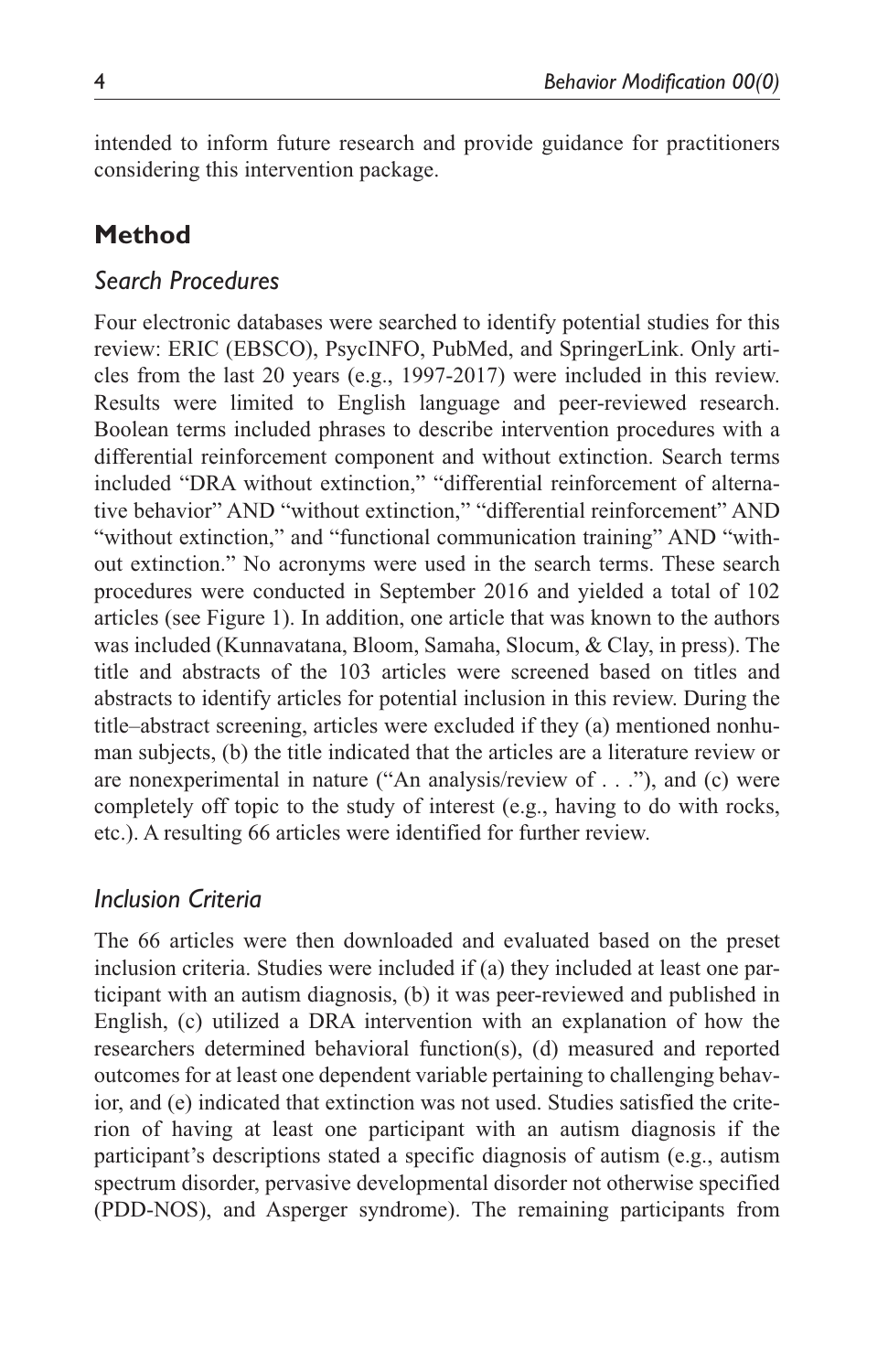

**Figure 1.** Search procedures.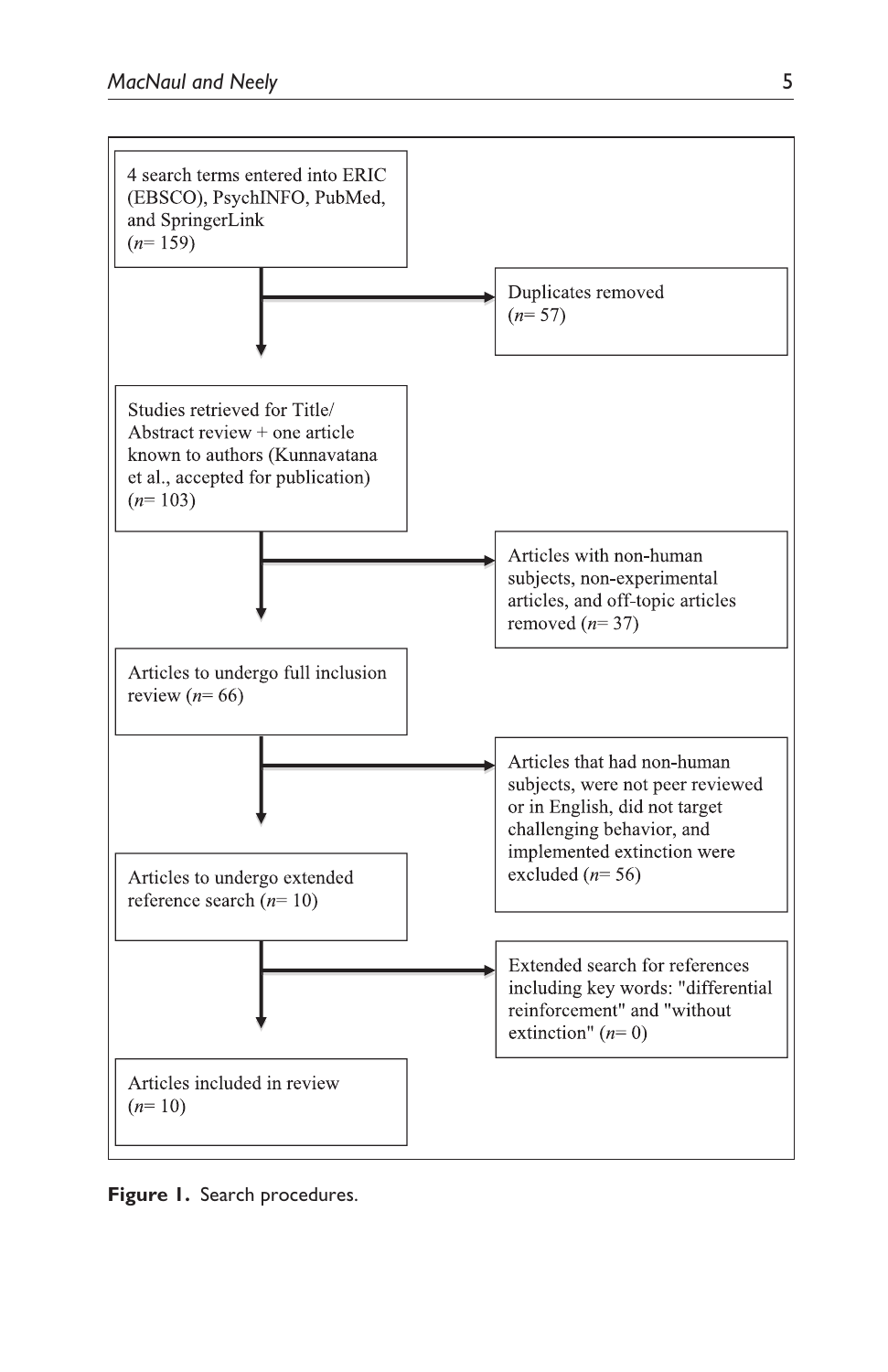articles with at least one participant diagnosis of autism were included regardless of diagnosis. Articles were limited to those with at least one participant with autism because there is currently an extensive amount of literature supporting the use of applied behavior analysis to improve and maintain socially significant behaviors in individuals diagnosed with autism spectrum disorder. Studies were determined to have satisfied the criterion of determining behavioral function if the researchers provided results from a functional analysis or indicated a behavioral function based on a functional analysis. Articles that completed a functional behavior assessment without explicit functional analysis results were excluded due to existing research suggesting validity issues with indirect and direct assessments (e.g., Tarbox et al., 2009). After application of these criteria, a total of 10 studies met inclusion criteria and were included in this review. An extended search was conducted including a reference search and resulted in no additional articles.

#### *Descriptive Synthesis*

Included studies were reviewed and summarized based on the following categories: (a) participant characteristics (e.g., sex, age, and diagnosis), (b) treatment setting, (c) problem behavior, (d) function, (e) alternative behavior, (f) intervention, (g) outcomes, and (h) conclusiveness of evidence. Participant characteristics included the number of participants, age of participants, and reported diagnosis. Diagnoses were reported based on independent participant diagnoses (e.g., autism only, intellectual disability only, etc.), while participants having more than one diagnosis were coded as having "comorbid diagnoses." Treatment settings were coded as clinic, hospital, or school based on setting description. Target behaviors and alternative behaviors were coded according to the topographies provided in each article, and behavioral functions for each participant were coded according to reported results from the functional analysis. If a participant's target behavior was multiply maintained, it is stated in the table as such. Types of differential reinforcement interventions were coded according to the type of differential reinforcement intervention implemented and any modifications that were made (e.g., DRA + NCR [non-contingent reinforcement] or which parameter of reinforcement was manipulated [schedule, quality, magnitude, immediacy]). Schedule of reinforcement pertains to the rate of which each concurrent schedule contacts reinforcement. Quality of reinforcement is when two concurrent schedules are reinforced with different qualities of reinforcement (e.g., high-preferred item vs. a low-preferred item). When the magnitude of reinforcement is manipulated, each schedule of reinforcement varies depending on how much reinforcement is provided (e.g., 5 s of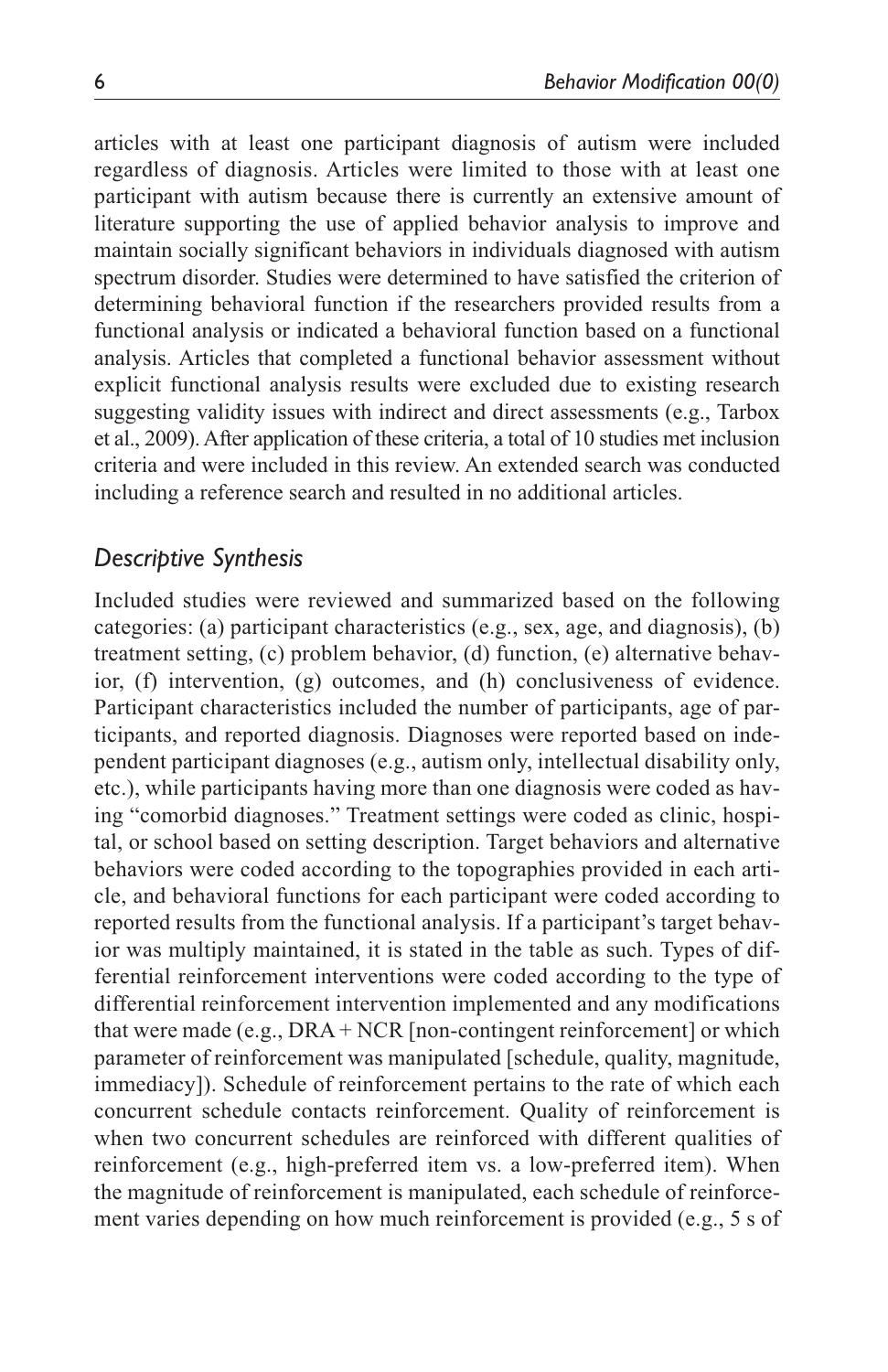attention vs. 30 s of attention). While the immediacy of reinforcement means that the delay to reinforcement is manipulated (e.g., the participant is either reinforced immediately or contacts reinforcement after a certain delay of time).

Although the main purpose of this review is to synthesize the literature, a preliminary review of the quality of the studies was conducted. All the resulting studies utilized single-case research designs. Intervention outcomes were summarized and coded as negative, mixed, or positive based on visual analysis criteria (Kennedy, 2005). The criteria from Kennedy (2005) were chosen to evaluate the single-case research designs over other criteria (such as the What Works Clearinghouse criteria) as the quality ratings are meant to provide initial evidence on the quality of the literature. However, since this literature base is emerging and the focus of this review is to conduct a systematic literature review, a more comprehensive evaluation may be warranted as the literature base develops. According to Kennedy (2005), a study was coded as having negative results if no reduction of baseline problem behavior was observed. Studies were coded as having mixed results if some, but not all, of the participants demonstrated a reduction in problem behavior during the intervention phase relative to the baseline phase. Studies were coded as having positive results if all participants' problem behavior decreased during the intervention phase as compared with the baseline phase. For interventions that implemented a reversal design, the baseline phase was compared with the consecutive intervention phase and the second treatment phase was compared with the second baseline phase. The study's capacity to provide a certainty of evidence was rated as suggestive, preponderant, or conclusive, with conclusive being the highest rating (Schlosser, 2009; Simeonsson & Bailey, 1991; Smith, 1981). Studies that had (a) an experimental design capable of establishing experimental control (e.g., ABAB, multiple-baseline design, alternating treatments design), (b) sufficient interobserver agreement (IOA) collected on the observed behaviors (i.e., agreement coefficients above 80% and IOA collected for a minimum of 20% of the sessions), (c) intervention procedures detailed enough to promote replication of the procedures, (d) operationalized definitions of the dependent variable, and (e) demonstrated positive effects of the intervention for every participant (i.e., received a rating of positive results) were coded as conclusive. A study was coded as preponderant if it met all the criteria for a conclusive study, but results demonstrated mixed effects for some of participants. Any study that (a) lacked an experimental design capable of establishing experimental control, (b) did not meet the minimum IOA criterion, (c) did not operationally define the intervention procedures, (d) or did not operationally define the dependent variable was coded as suggestive.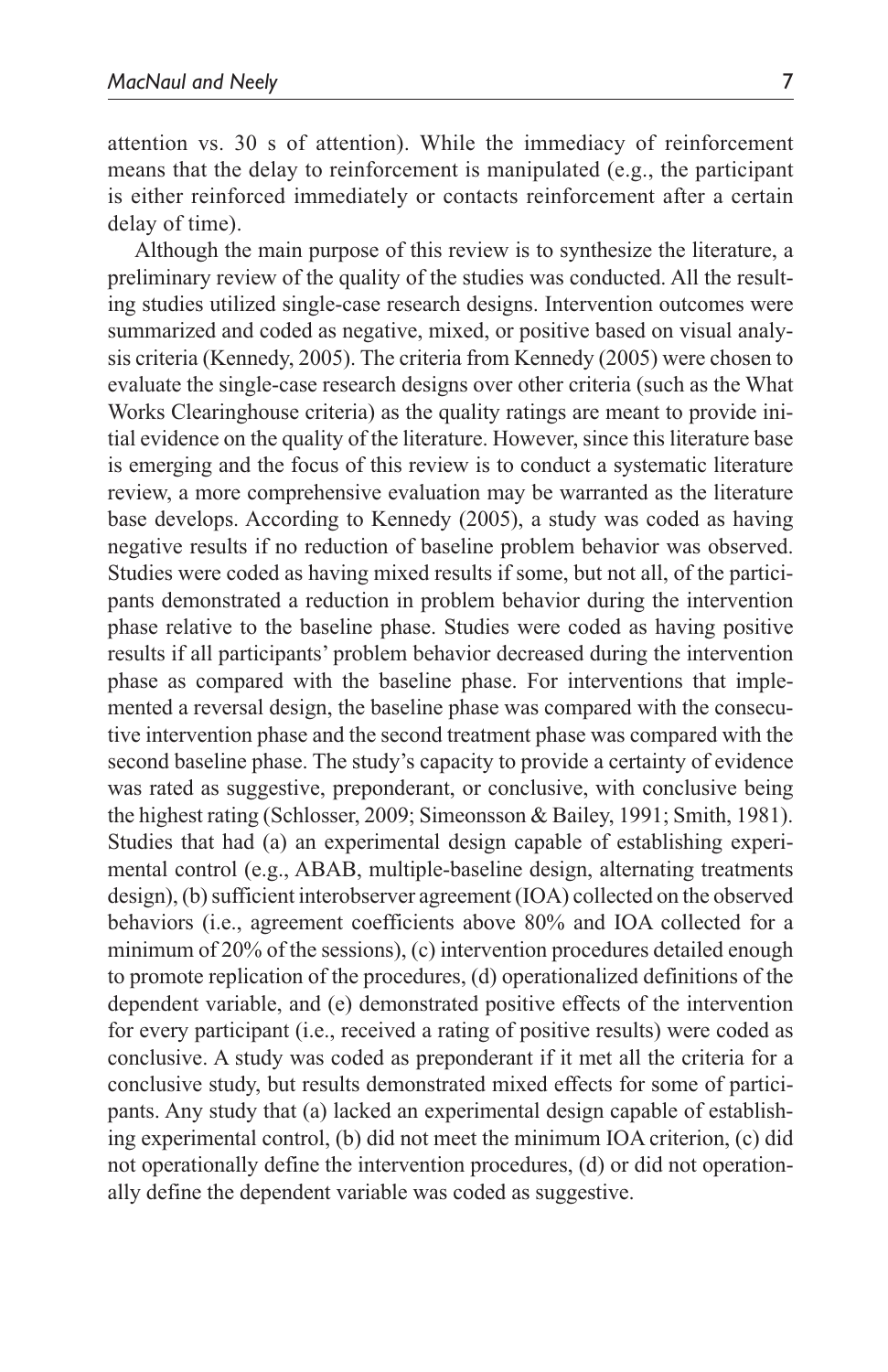#### *Effect Size Analysis*

Tau-U effect size without baseline trend correction was calculated using reverse rank-ordered data (e.g., highest data point ranked as one and rank order increases as the data values decrease). Data were extracted by hand for each A-B contrast (e.g., baseline vs. intervention). To obtain relevant rank orders for each data point, a straight line was drawn through the center of each data point and each point was ranked from top to bottom. The data point at the highest point on the graph was ranked as Number 1. The next highest data point was ranked as Number 2. Each successive data point followed the same method. If two data points fell at the same level on the graph, they were given the same rank number. The data were entered into the single-case research Tau-U calculator (Vannest, Parker, Gonen, & Adiguzel, 2016). If there were multiple A-B contrasts for a single intervention within a study, these were combined into an omnibus Tau-U using the calculator. Tau-U effect sizes can be interpreted based on the size of their effect (i.e., small effect = 0 to .62, medium effect = .63 to .92, large effect = .93 to 1.00; Parker, Vannest, & Davis, 2011).

#### *Interrater Agreement (IRA)*

To ensure accurate application of the inclusion criteria, two raters reviewed all the 66 articles during the inclusion review. IRA was calculated using percent agreement by dividing the total number of agreements by the sum of the agreements and disagreements and multiplying by 100 to convert to a percentage. Resulting IRA was 100%, indicating that agreement was reached on whether or not to include a study for all of the studies.

To establish IRA for the data summaries, two independent raters coded 5 of the 10 included articles (50%). IRA was calculated based on whether the two raters agreed on the extracted data. There were a total of 50 items in which there could be agreement or disagreement (i.e., five studies with 10 data categories each). The 10 data categories include participant's name, age, diagnoses, treatment setting, problem behavior, function, alternative behavior, intervention, results, and conclusiveness of evidence. IRA was calculated using percent agreement by dividing the total number of agreements by the sum of the agreements and disagreements and multiplying by 100 to convert to a percentage. Initial agreement for coding of studies was 92%. In instances of disagreement, the raters discussed until 100% agreement was reached.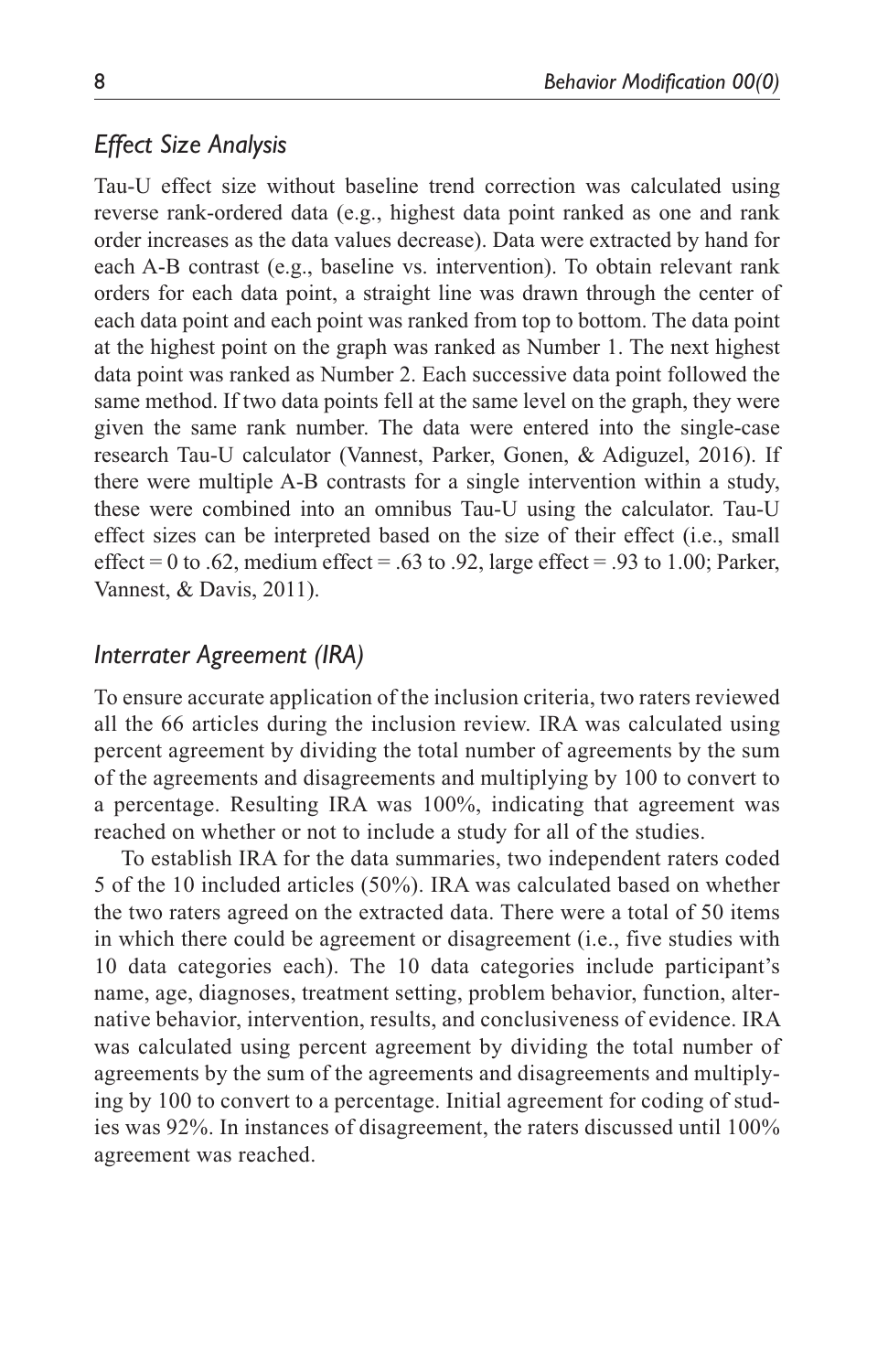To obtain IRA for data extraction and calculation of effect size, two raters independently assigned a rank to each data point for each participant graph in 30% of the articles. Interrater reliability (IRR) was calculated based on agreement of data extraction for each participant graph. As a result, agreement rates ranged from 0.85 to 0.88.

#### **Results**

Table 1 summarizes and displays each study according to the following: (a) participant characteristics (e.g., sex, age, and diagnosis), (b) treatment setting, (c) problem behavior, (d) function, (e) alternative behavior, (f) intervention, (g) outcomes, and (h) conclusiveness of evidence.

#### *Participant Characteristics*

The 10 studies included a total of 29 participants. All the studies reported the participants' ages. The average age of participants was 10 years (range = 4-31 years) across studies. The participants in these studies were diagnosed with various types of disabilities including autism  $(n = 11; 38\%)$ , intellectual disability  $(n = 2; 7\%)$ , attention deficit hyperactivity disorder  $(n = 1; 3\%)$ , Down syndrome  $(n = 1, 3\%)$ , developmental delay  $(n = 1, 3\%)$ , and comorbid diagnoses ( $n = 13$ ; 46%). The most common singular diagnosis ( $n = 11$ ; 38%) was autism.

#### *Treatment Setting*

All studies reported information regarding the setting where the intervention took place. The settings included in-patient hospitals, schools, and clinics. Of the 10 studies, three took place in an in-patient hospital (Adelinis, Piazza, & Goh, 2001; Ingvarsson, Kahng, & Hausman, 2008; Kahng, Hendrickson, & Vu, 2000), three took place in either a public school or school for individuals with severe emotional/behavioral disorders (Davis, Fredrick, Alberto, & Gama, 2012; Kelley, Lerman, & Van Camp, 2002; Marcus & Vollmer, 1996), three took place in a day clinic setting (Kunnavatana et al., in press; Roane, Fisher, Sgro, Falcomata, & Pabico, 2004; Slocum & Vollmer, 2015), and one took place in either a clinic or a school (Athens & Vollmer, 2010). For the two participants whose interventions took place at a school, no other children were in the room during the analysis except for the final experimental condition assessing generality. In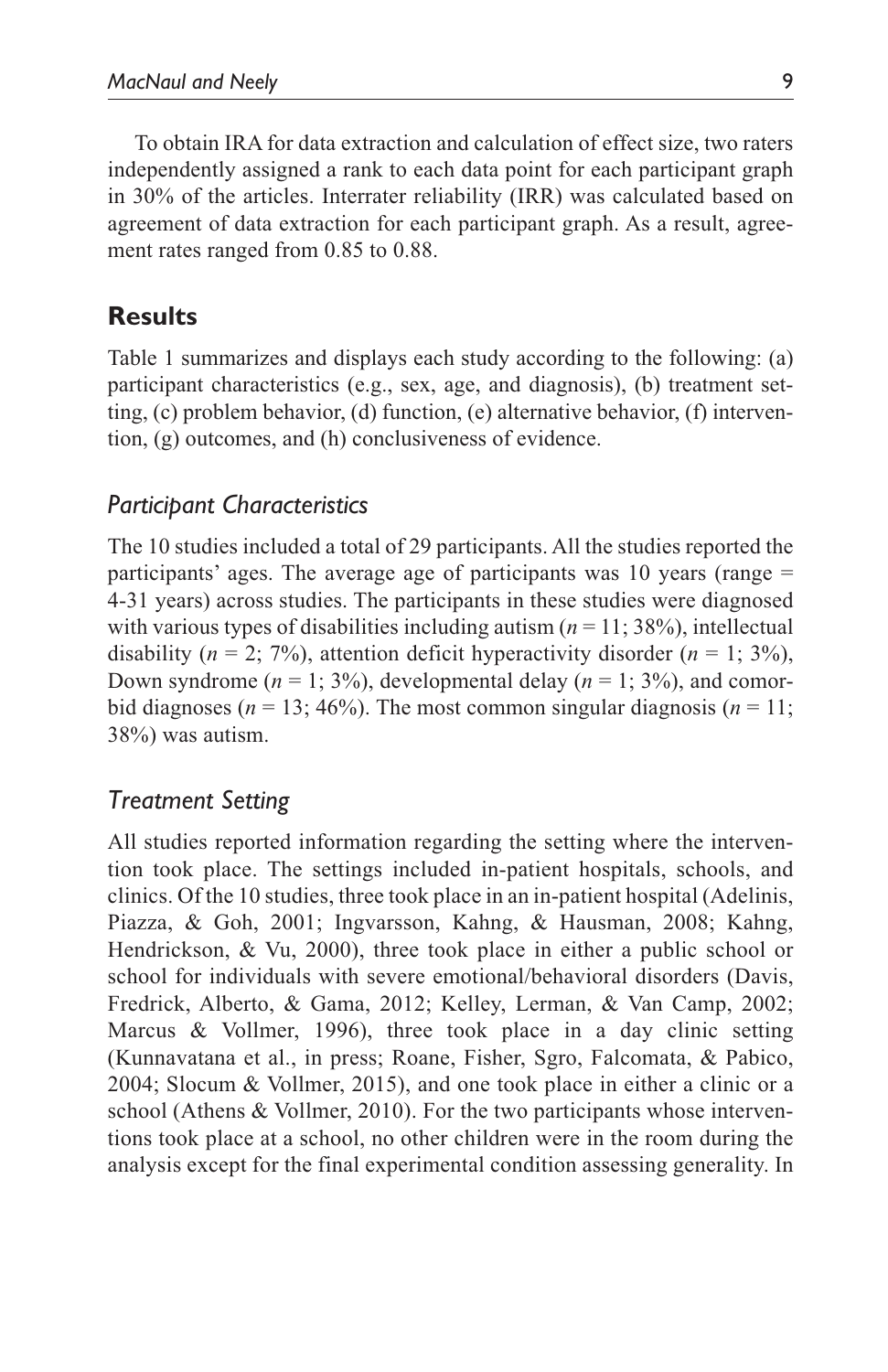| Conclusiveness<br>of evidence  | Conclusive                                                                     | Conclusive                                                                                                                                                                                                                                                                                                                            | Conclusive                                                                                        | Conclusive                                                                                                                 | Conclusive                                                                                                                                                     |
|--------------------------------|--------------------------------------------------------------------------------|---------------------------------------------------------------------------------------------------------------------------------------------------------------------------------------------------------------------------------------------------------------------------------------------------------------------------------------|---------------------------------------------------------------------------------------------------|----------------------------------------------------------------------------------------------------------------------------|----------------------------------------------------------------------------------------------------------------------------------------------------------------|
| Outcomes                       | $Tau-U = 1$ (large)<br>$Cl = 0.559 < 1$<br>Positive                            | parameters condition<br>$= 0.8401$ (medium)<br>$Cl = 0.578 < 1$                                                                                                                                                                                                                                                                       | $Tau-U = 1 (large)$<br>$Cl = 0.709 < 1$<br>Positive                                               | $Tau-U = 0.8119$ (medium)<br>$Tau-U = 0.8413$ (medium)<br>$Cl = 0.412 \text{ m}$<br>$Cl = 0.348 < 1$<br>HD NCR:<br>HD NCR: | $Tau-U = 0.0496$ (small)<br>$Cl = -0.364 < 0.464$<br>$Tau-U = 1 (large)$<br>$Cl = 0.606 < \geq 1$<br>FCT multiple:<br>Positive                                 |
| Intervention                   | Functional reinforcer for PB and edible<br>reinforcer for alternative behavior | parameters to favor alternative behavior Tau-U for combined<br>Compliance, Investigated manipulation of reinforcement Positive<br>reinforcement vs. long latency, and a<br>quality vs. low quality, long duration<br>vs. short duration, short latency to<br>while still reinforcing PB (e.g., high<br>combined parameters condition) | escape and escape + preferred activity<br>FCT with alternating treatments of<br>(parameters)      | Compliance High-density NCR, low-density NCR, and Positive<br>DRA (concurrent schedules)                                   | where he either said (a) "I want treats"; FCT single:<br>FCT without EXT-two FCT conditions<br>single or (b) "I want (specific item);<br>multiple (parameters) |
| Alternative<br>behavior        | exchange<br>Picture                                                            | exchange,<br>request,<br>picture<br>vocal<br>sign                                                                                                                                                                                                                                                                                     | exchange<br>Picture                                                                               |                                                                                                                            | exchange<br>response<br>Picture<br>vocal<br>with                                                                                                               |
| Function                       | Attention/<br>escape                                                           | attention<br>tangible,<br>Escape,                                                                                                                                                                                                                                                                                                     | Escape                                                                                            | Tangible/<br>escape                                                                                                        | Tangible                                                                                                                                                       |
| Problem behavior               | Hospital Aggression                                                            | Aggression                                                                                                                                                                                                                                                                                                                            | elopement, noncompliance,<br>Aggression, skin picking,<br>property destruction,<br>wringing hands | Aggression, disruption, SIB                                                                                                | SIB, aggression, property<br>destruction                                                                                                                       |
| Treatment<br>setting           |                                                                                | School                                                                                                                                                                                                                                                                                                                                | School                                                                                            |                                                                                                                            | Hospital                                                                                                                                                       |
| characteristics<br>Participant | AU, ADHD, ID<br>Adelinis, Piazza, $n = 1$ ; 12 years;                          | $n = 7; 4, 6, 7, 8, 9,$ Clinic/<br>10, and 12 years;<br>ADHD, AU                                                                                                                                                                                                                                                                      | and 18 years; ID,<br>Feeding disorder<br>AU, SEBD, CP,<br>Davis, Fredrick, $n = 4, 8, 12, 17,$    | n = 1; 8 years; AU, Hospital<br>CP, ID, OCD                                                                                | $n = 1$ ; 7 years;<br>ID, AU                                                                                                                                   |
| Article                        | and Goh<br>(2001)                                                              | Athens and<br>Vollmer<br>(2010)                                                                                                                                                                                                                                                                                                       | Gama (2012)<br>Alberto, and                                                                       | Kahng, and<br>Hausman<br>Ingvarsson,<br>(2008)                                                                             | Hendrickson,<br>and Vu (2000)<br>Kahng,                                                                                                                        |

*(continued)*

Table 1. Synthesis of Articles. **Table 1.** Synthesis of Articles.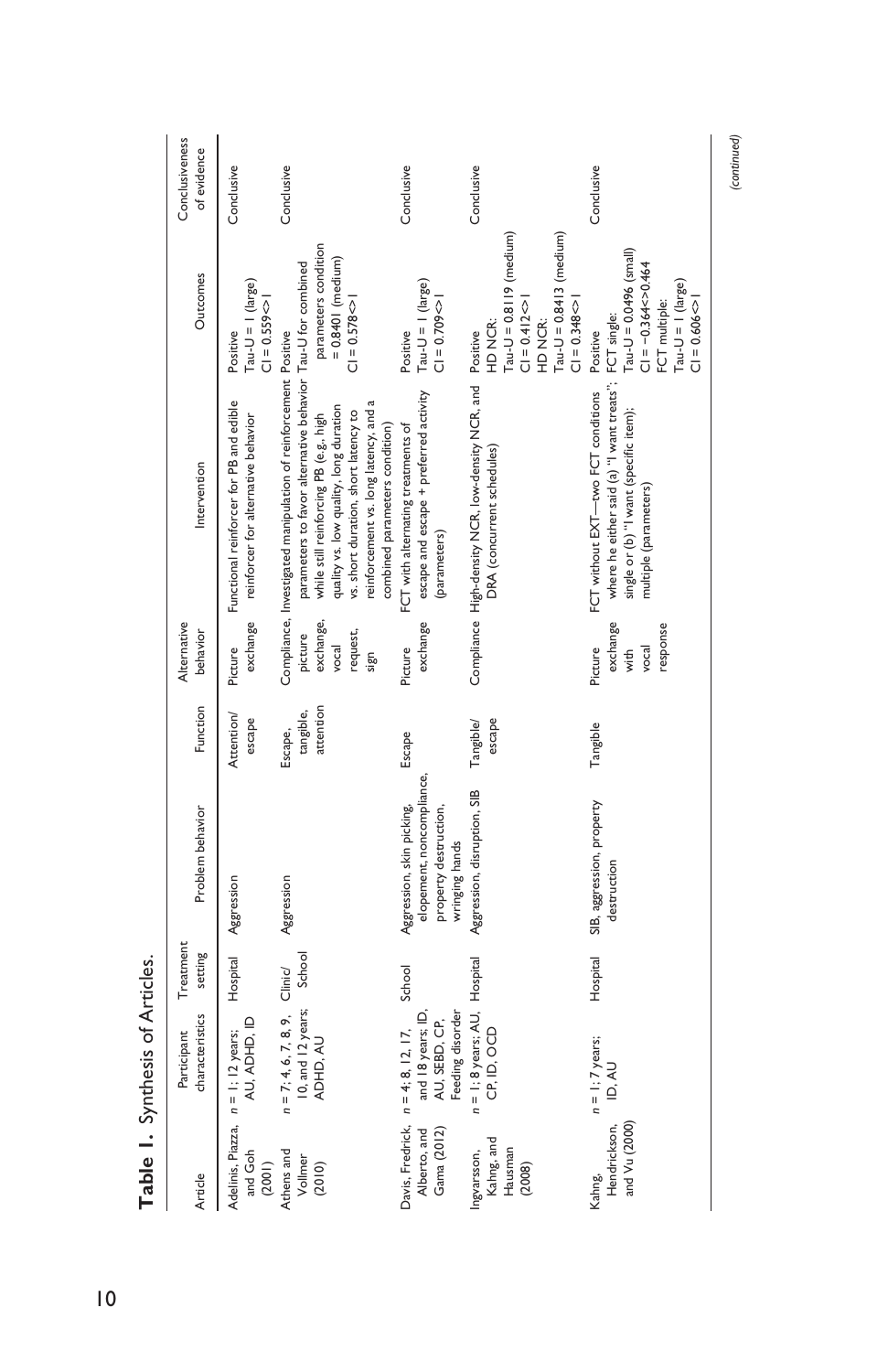| Alternative<br>Treatment<br>Participant                                                                                                                                                                                                  |  |  |                                                                                                          |                                                                                                                                                                                                      | Conclusiveness |
|------------------------------------------------------------------------------------------------------------------------------------------------------------------------------------------------------------------------------------------|--|--|----------------------------------------------------------------------------------------------------------|------------------------------------------------------------------------------------------------------------------------------------------------------------------------------------------------------|----------------|
| behavior<br>Function<br>Problem behavior<br>setting<br>characteristics                                                                                                                                                                   |  |  | Intervention                                                                                             | Outcomes                                                                                                                                                                                             | of evidence    |
| touching, I for AB)<br>clapping<br>Hand<br>Card<br>maintained<br>multiply<br>escape,<br>Tangible,<br>Aggression, disruption<br>Kelley, Lerman, $n = 3$ ; 9, 10, and 10 School<br>years; ID, AU                                           |  |  | FCT without EXT (VR 8 for PB and FR                                                                      | $Tau-U = 0.7054$ (medium)<br>$[au-U = 0.4006 \text{ (small)}]$<br>$CI = 0.167 < 0.635$<br>Without EXT:<br>$Cl = 0.190 < 1$<br>With EXT:<br>Mixed                                                     | Suggestive     |
| exchange,<br>request<br>Picture<br>vocal<br>tangible<br>Escape/<br>destruction, inappropriate<br>Aggression, property<br>vocalizations<br>Clinic<br>$n = 3$ ; 10, 24, and<br>disorder NOS<br>CP, VI, PTSD,<br>31 years; AU,<br>psychotic |  |  | FCT without EXT-Parameter sensitivity Positive<br>manipulations (parameters and<br>concurrent schedules) | $Tau-U = 0.9710 (large)$<br>$Tau-U = 1 (large)$<br>$Cl = 0.480 < > 1$<br>$Cl = 0.543 < l$<br>Duration:<br>Quality:                                                                                   | Conclusive     |
| response<br>touching<br>request,<br>Vocal<br>card<br>Tangible<br>SIB, aggression, disruption<br>School<br>$n = 3; 4, 5, and 5$<br>Syndrome, ID,<br>years; Down                                                                           |  |  | NCR + DRA, DRO, DRA, NCR                                                                                 | $Tau-U = 0.828$ (medium)<br>$Tau-U = 0.9627 (large)$<br>$Tau-U = -1$ (small)<br>$Cl = -1 < -0.343$<br>$Cl = 00.495 < \geq$<br>$Cl = 0.487 < \infty$<br>NCR + DRA:<br>Positive<br>DRO:<br><b>NCR:</b> | Conclusive     |

Table I. (continued) **Table 1. (continued)**

*(continued)*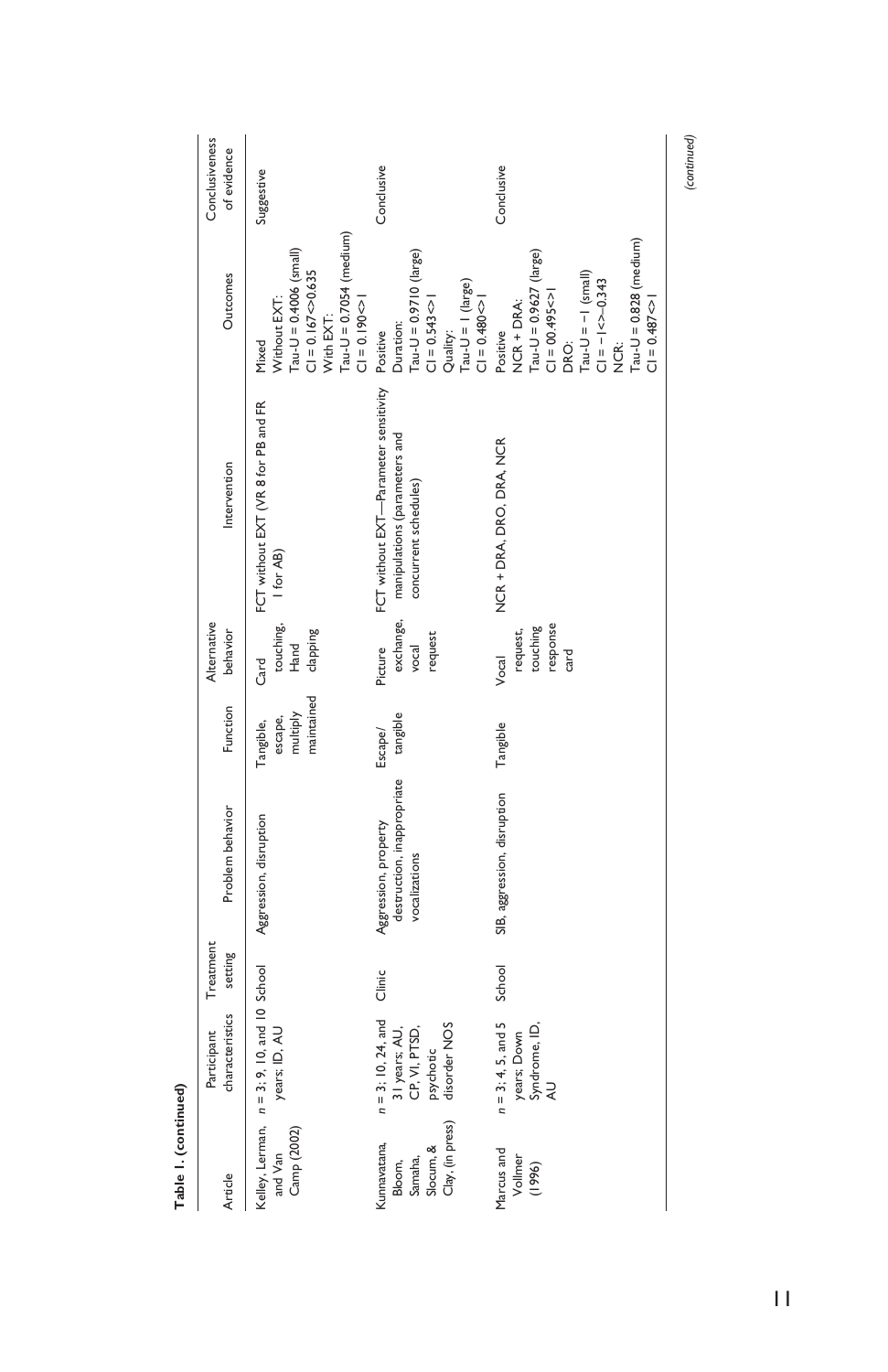| Article                                    | Participant Treatment<br>characteristics                                                            | setting | Problem behavior           | Function  | Alternative<br>behavior | Intervention                                                                                | Outcomes                                                                                                                                                        | Conclusiveness<br>of evidence |
|--------------------------------------------|-----------------------------------------------------------------------------------------------------|---------|----------------------------|-----------|-------------------------|---------------------------------------------------------------------------------------------|-----------------------------------------------------------------------------------------------------------------------------------------------------------------|-------------------------------|
| and Pabico<br>Falcomata<br>(2004)<br>Sgro, | Roane, Fisher, $n = 1$ ; 7 years;<br>AU, ID                                                         | Clinic  | Aggression                 | Attention | card                    | Response DRA vs. DRA + noncontingent toys with Positive<br>alternative response restriction | alternative. response<br>$Tau-U = 0.3704$ (small)<br>$Cl = -0.087 < 0.827$<br>DRA + NCT with<br>$Tau-U = 1$ (large)<br>$Cl = 0.288 < l$<br>restriction:<br>DRA: | Conclusive                    |
| Slocum and<br>Vollmer<br>(2015)            | $n = 5; 4, 4, 7, 7,$ Clinic<br>and 8 years; AU,<br>Developmental<br>ADHD, ODD,<br>PDD-NOS,<br>delay |         | Aggression, vocal protests | Escape    |                         | Compliance Function (SR-; escape) vs. nonfunction<br>(SR+; edibles)                         | $Tau-U = 0.7871$ (medium)<br>$Tau-U = 0.2106$ (small)<br>$Cl = 0.627 < 0.948$<br>$Cl = 0.050 \Leftrightarrow 0.372$<br>Positive<br>$SR-$<br>SR+:                | Conclusive                    |
|                                            |                                                                                                     |         |                            |           |                         |                                                                                             |                                                                                                                                                                 |                               |

*Note.* Only participants with differential reinforcement without extinction interventions were included. AU = autism; ADHD = attention deficit hyperactive disorder; attention deficit hyperactive disorder; OCD = obsessive compulsive disorder; DRA = differential reinforcement of alternative behavior; HD = high density; LD = low density; EXT = extinction; VI = visual OCD = obsessive compulsive disorder; DRA = differential reinforcement of alternative behavior; HD = high density; LD = low density; EXT = extinction; VI = visual impairment PTSD = postraumatic stress disorder; NOS = not otherwise specified; NCT = noncontingent access to toys; ODD = oppositional defiant disorder; impairment; PTSD = posttraumatic stress disorder; NOS = not otherwise specified; NCT = noncontingent access to toys; ODD = oppositional defiant disorder; ID = intellectual disability; CI = confidence interval; SEBD = severe emotional or behavioral disorder; CP = cerebral palsy; FCT = functional communication training; ID = intellectual disability; CI = confidence interval; SEBD = severe emotional or behavioral disorder; CP = cerebral palsy; FCT = functional communication training; DRO = differential reinforcement of other behavior; FR = fixed ratio; SR = reinforcement; AB = appropriate behavior. <> signifies the confidence interval= 90%. DRO = differential reinforcement of other behavior; FR = fixed ratio; SR = reinforcement; AB = appropriate behavior. <> signifies the confidence interval= 90%. PB = problem behavior: PDD = pervasive developmental disorder; SIB = self-injurious behavior; NCR = non-contingent reinforcement; EXT = extinction; PB = problem behavior; PDD = pervasive developmental disorder; SIB = self-injurious behavior; NCR = non-contingent reinforcement; EXT = extinction; Note. Only participants with differential reinforment without extincts retrieve received and reference authorism. ADHD

# Table I. (continued) **Table 1. (continued)**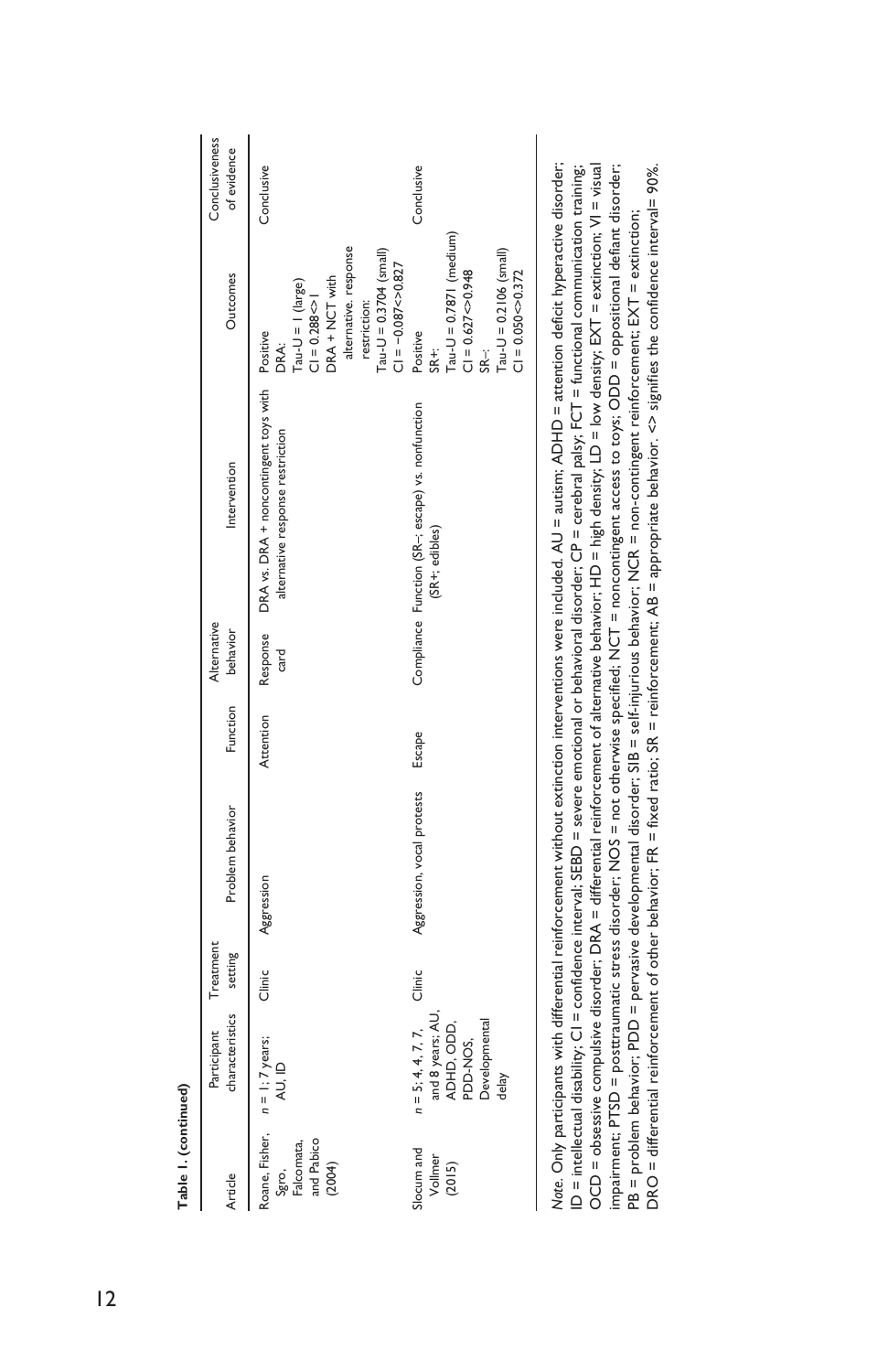Roane et al. (2004) and Davis et al.'s (2012) studies, interventions were conducted either in a hospital waiting room (Roane et al., 2004) with other individuals present or in a regular classroom with other students present in the classroom (Davis et al., 2012). All other studies implemented their interventions in a private setting with no other individuals other than the participant and therapist(s).

### *Problem Behavior*

Target behaviors included aggression, self-injurious behavior (*n* = 5; 17%), elopement  $(n = 2, 7\%)$ , vocal protests/inappropriate vocalizations/disruptions  $(n = 8; 27%)$ , and property destruction  $(n = 3; 10%)$ . For some participants, multiple topographies of behaviors were targeted. The most common target behavior for participants was aggression with  $93\%$  of participants ( $n = 28$ ) exhibiting this topography. Three out of 10 studies focused solely on reducing aggression (Adelinis et al., 2001; Athens & Vollmer, 2010; Roane et al., 2004). All other studies targeted multiple topographies of behavior.

#### *Function*

All the studies conducted a traditional functional analysis based on the Iwata et al. (1982/1994) procedures. One study also included a pairwise functional analysis following the traditional model (Iwata, Duncan, Zarcone, Lerman, & Shore, 1994). All functional analysis identified a maintaining consequence. Of the 29 functional analyses conducted,  $11\%$  ( $n = 3$ ) of analysis identified an attention function of the target behavior,  $41\%$  ( $n = 12$ ) identified an escape function,  $28\%$  ( $n = 8$ ) identified a tangible function, and  $20\%$  ( $n = 6$ ) identified multiple functions that maintained the target behavior.

#### *Alternative Behavior*

Of the 10 studies included in this review, all identified an alternative behavior and all reported information regarding the specific desired alternative behavior for each participant. Alternative behaviors included picture exchange  $(n = 12; 40\%)$ , a vocal response  $(n = 6; 20\%)$ , picture exchange + vocal response  $(n = 2; 7\%)$ , manual sign  $(n = 2; 7\%)$ , and compliance  $(n = 7; 23\%)$ . The most common alternative behavior was picture exchange  $(n = 12, 40\%)$ . For example, in Davis et al.'s (2012) study, participants were taught to place a card with a picture indicating break time in the hand of the instructor.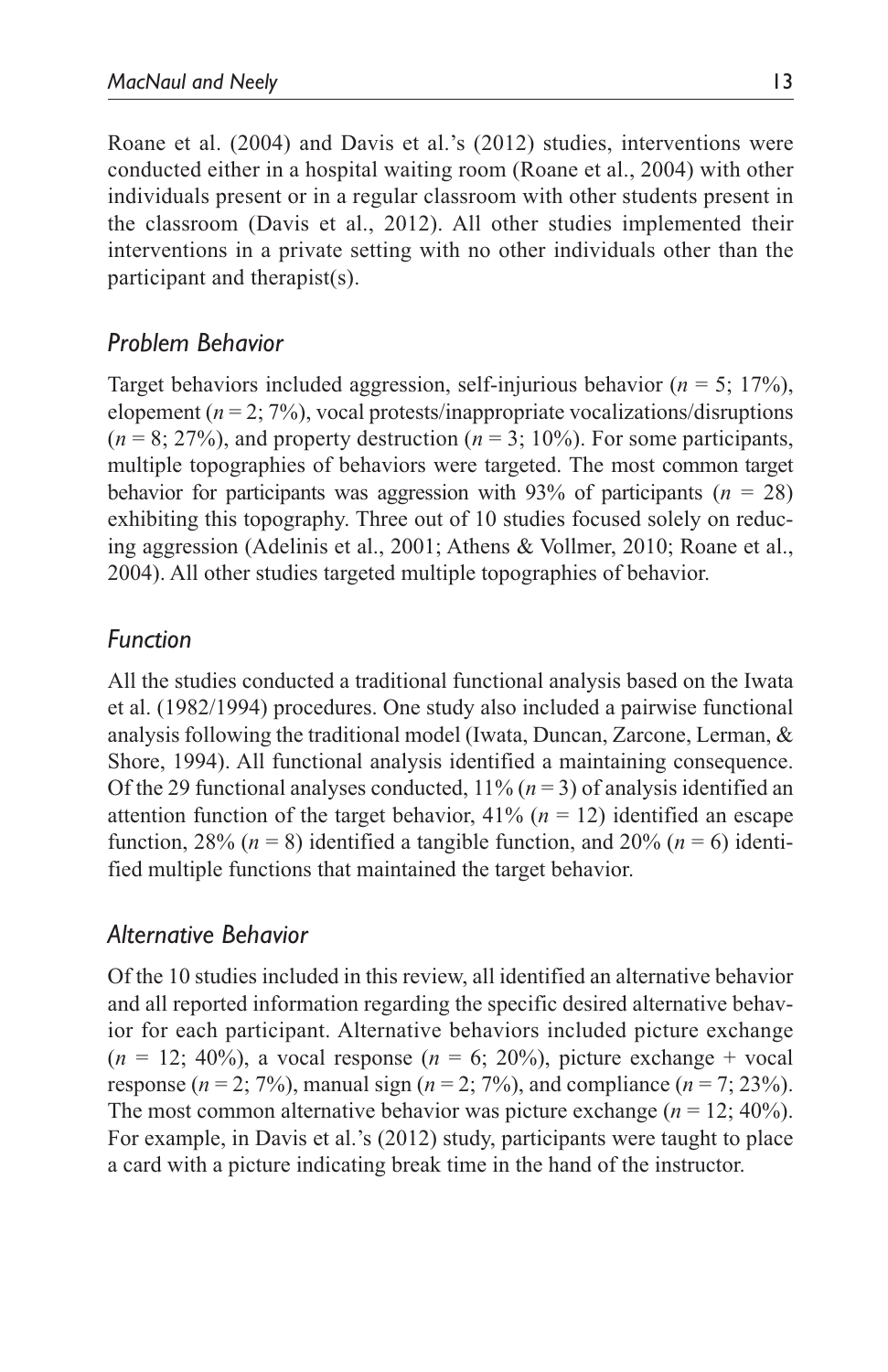#### *Intervention*

All studies reported the type of DRA intervention used in their study. Of the 10 studies, five studies manipulated different reinforcement parameters (magnitude, immediacy, and quality) while five manipulated the schedule of reinforcement (e.g., DRA + NCR or Fixed Ratio (FR) 1 vs. Intermittent). In regard to parameter manipulations, the five studies that implemented this type of intervention differed in the concurrent schedules of reinforcement based on the quality, magnitude, or immediacy of reinforcement to favor the alternative behavior while still reinforcing problem behavior. For example, if manipulating quality, a DRA intervention could reinforce alternative behavior with a high-quality reinforcer while problem behavior is reinforced with a low-quality reinforcer. If manipulating immediacy, the alternative behavior could be reinforced immediately (after no delay) while problem behavior is reinforced after a certain amount of time (delay). For magnitude, alternative behavior could contact 30 s of a reinforcer while problem behavior only contacts 5 s of reinforcement. In specific, Kahng et al. (2000) evaluated whether a functional communication training (FCT)-single response (e.g., "I want treats"), to obtain one of six items delivered randomly, or a FCT-multiple response (e.g., "I want [specific item]"), to obtain the specified reinforce, was more effective in reducing problem behavior. The single-FCT response resulted in an item being delivered at random with a one in six chance to be the item the participant desired, which produced an intermittent schedule of reinforcement, whereas the FCT-multiple response provided the specific desired item every time (FR 1), therefore manipulating the quality of reinforcement. The authors found that participants emitted specific mands at a higher frequency than general mands suggesting that the participants were sensitive to the quality of reinforcement. The DRA without extinction procedure was effective when it allowed for access to high-quality reinforcement. Problem behavior was also reduced in frequency when the FCTmultiple response was emitted. Similarly, Davis et al. (2012) manipulated quality of reinforcement with concurrent schedules of reinforcement by programming problem behavior to contact 30-s escape while alternative behavior contacted 30-s of escape + a preferred activity. As this intervention was implemented in a classroom setting, authors found that students allocated responding to the alternative behavior while reduced rates of problem behavior were observed. In addition, participants spent more time on task. Adelinis et al. (2001) and Slocum and Vollmer (2015) also manipulated the quality of reinforcement using a nonfunctional reinforcer (edibles) for alternative behavior and a functional reinforcer (escape/attention) for problem behavior. The participant demonstrated a reduced rate of aggression compared with baseline rates when edibles were contingent on appropriate behavior and escape was provided for multiply-maintained problem behavior.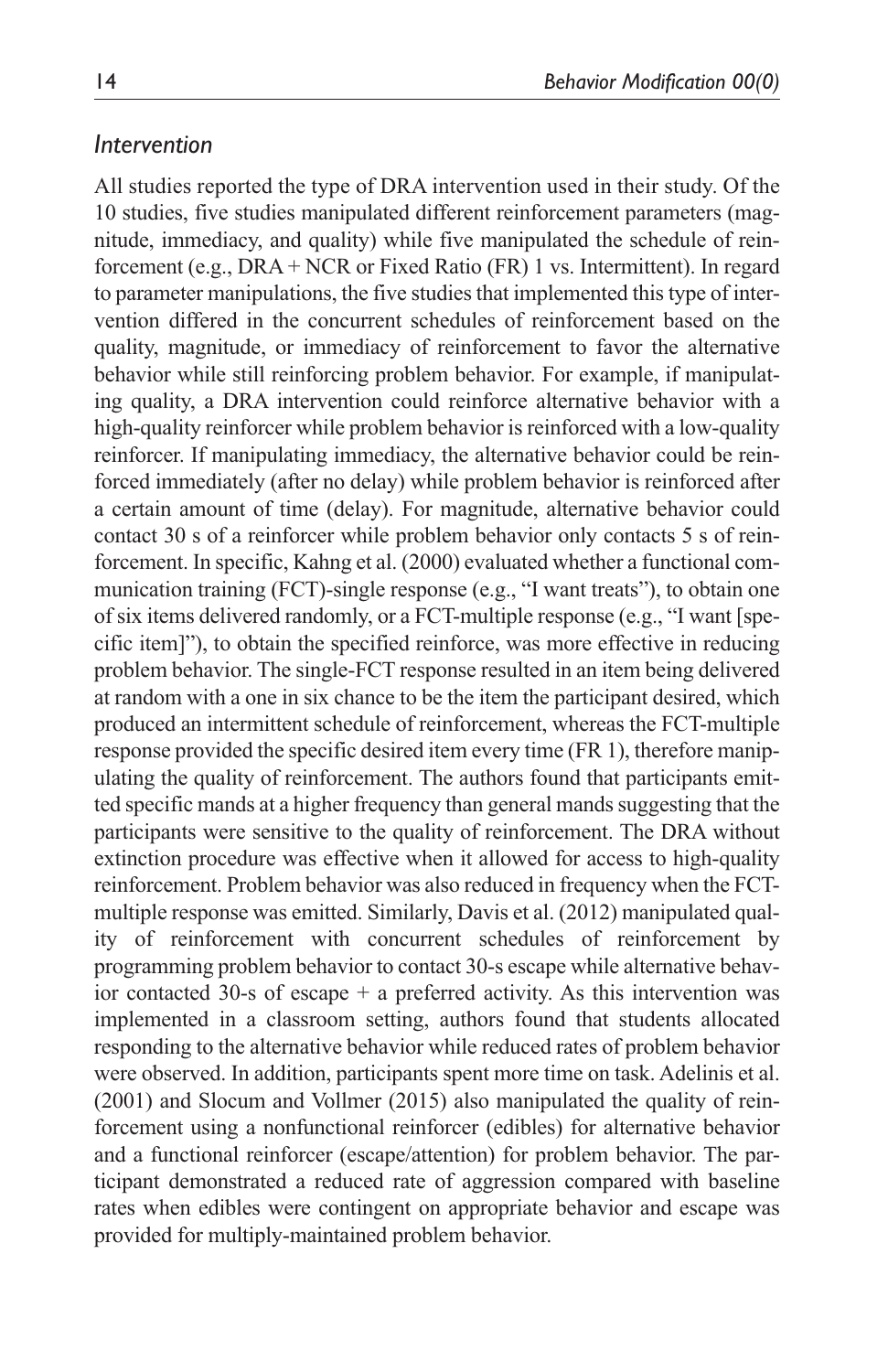In terms of manipulating schedules of reinforcement, the five articles that implemented this type of intervention manipulated the schedule of reinforcement to favor the alternative behavior. Specifically, Roane et al. (2004) compared DRA without EXT with DRA without  $EXT +$  noncontingent access to toys (NCT) followed by increasing alternative response restriction. In the DRA without EXT condition, Juan's problem behavior was reinforced with a brief verbal reprimand. Contingent on emitting the alternative response, Juan received 20 s of high-quality attention (e.g., praise and tickling). During the DRA without EXT + NCT phase, the intervention remained the same as previously described, but Juan also had NCT access to highly preferred toys. Researchers then systematically restricted the response card that enabled Juan to emit the alternative response and measured the rates of problem behavior. Juan's problem behavior remained at least 80% lower than the baseline mean and researchers were able to reach the terminal schedule of response restriction for 320 s. Similarly, Marcus and Vollmer (1996) implemented NCR on a fixed time schedule + DRA without EXT by superimposing a DRA schedule on a previously existing NCR schedule. For one participant, DRA and NCR interventions were introduced simultaneously and then the NCR schedule was thinned. For the other participant, NCR was introduced first, the schedule was thinned, and then DRA was superimposed on the previously existing NCR schedule. Both participants demonstrated reduced rates of problem behavior and an increase in alternative behavior; however, the participant who had DRA and NCR interventions introduced simultaneously followed by thinning, demonstrated more rapid suppression of problem behavior. Also using NCR, Ingvarsson et al. (2008) compared NCR with DRA without extinction by noncontingently providing nonfunctional reinforcers (i.e., edibles) before placing demands either on a high-density schedule (every demand) or a low-density schedule (every four demands). Results from this study demonstrate reduced rates of problem behavior and increased rates of compliance when both high-density and low-density NCR were implemented Also, both NCR and DRA without extinction were found to be equally effective when each treatment was compared with each other. Finally, Kelley et al. (2002) evaluated FCT without extinction by setting problem behavior to contact reinforcement on a variable ratio 8 (VR 8) schedule while alternative behavior contacted reinforcement continuously (FR 1) for one participant while the remaining two participant's interventions included an extinction component. The participant who had positive outcomes displayed high rates of alternative responding and low rates of aggression.

#### *Outcomes*

Nine of the nine studies included in this review indicated positive outcomes for the differential reinforcement without extinction intervention (Adelinis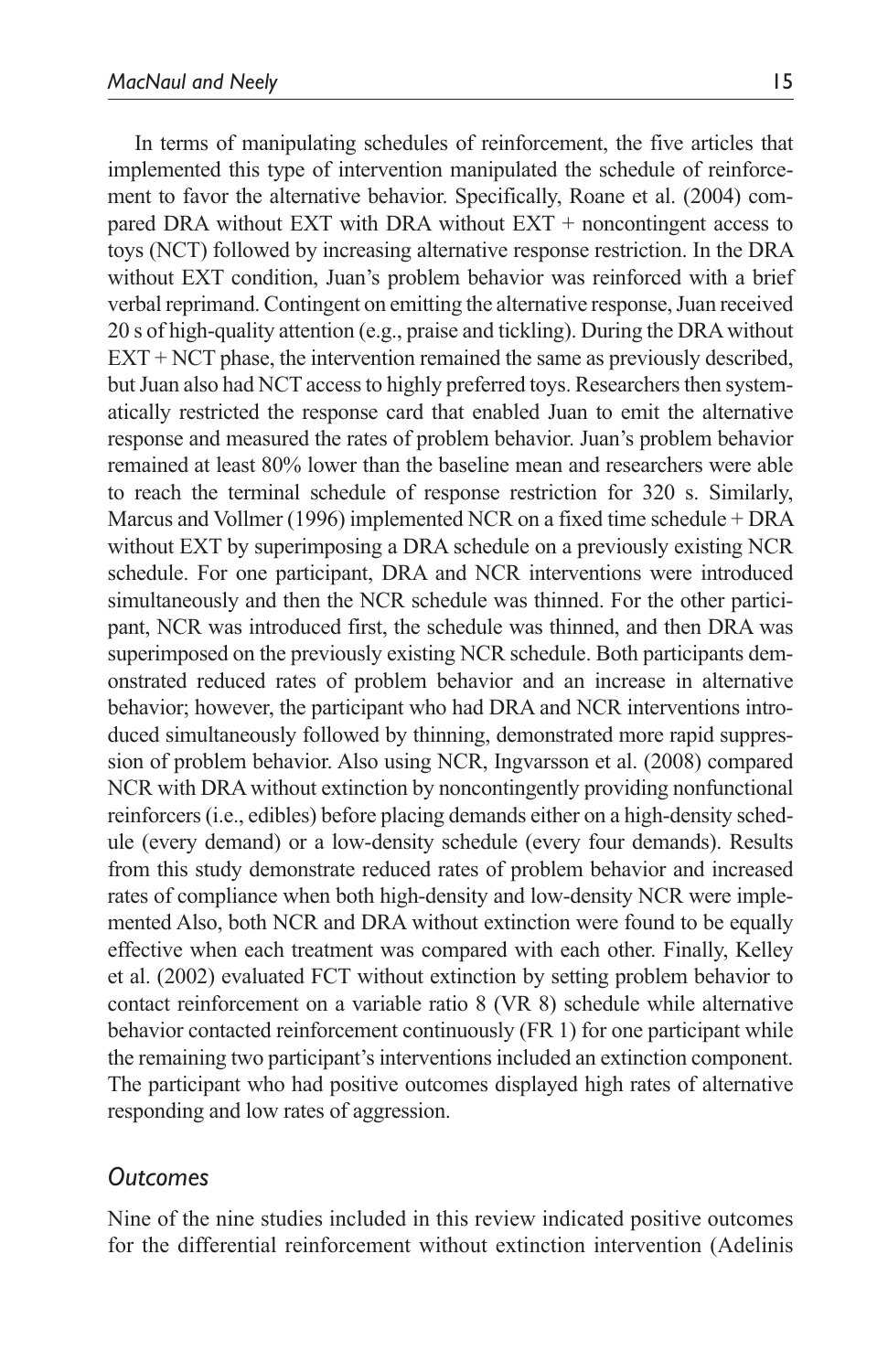et al., 2001; Athens & Vollmer, 2010; Davis et al., 2012; Ingvarsson et al., 2008; Kahng et al., 2000; Kelley et al., 2002; Kunnavatana et al., in press; Marcus & Vollmer, 1996; Slocum & Vollmer, 2015). One of the studies, Kelley et al. (2002), had only one out of three participants achieve positive results with the differential reinforcement (e.g., FCT) intervention without an extinction component. The remaining two participants required FCT with extinction to achieve positive results. For the one participant, whose behavior was successfully reduced using FCT without extinction, problem behavior contacted reinforcement on a VR 8, while alternative behavior was reinforced on a FR 1 schedule. Reinforcement for problem behavior for the two participants that were not sensitive to the concurrent reinforcement rates alone was set on either a VR 8 or VR 6 schedule of reinforcement.

Results for the effect sizes are categorized as having a small effect if the Tau-U ranges from 0 to .62, a medium effect if Tau-U ranges from .63 to .92, and a large effect if the Tau-U ranges from .93 to 1.00 per criteria from Parker et al. (2011). Interventions that compared a functional versus nonfunctional reinforcer (Adelinis et al., 2001; Davis et al., 2012; Slocum & Vollmer, 2015), that included multiple alternative responses (e.g., both specific and general alternative responses; Kahng et al., 2000), that manipulated parameters of reinforcement (Athens & Vollmer, 2010; Ingvarsson et al., 2008; Kunnavatana et al., in press; Marcus & Vollmer, 1996), or that combined noncontingent reinforcement plus DRA (Marcus & Vollmer, 1996; Roane et al., 2004) demonstrated medium to large effects on problem behavior.

Interventions that included only one type of alternative response (e.g., specific or general but not both; Kahng et al., 2000), DRA without extinction (Kelley et al., 2002), differential reinforcement of other behavior (DRO) alone (Marcus & Vollmer, 1996), DRA + noncontingent reinforcement with alternative response restriction (Roane et al., 2004), and function-based negative reinforcement (Slocum & Vollmer, 2015) demonstrated small effects.

#### *Conclusiveness of Evidence*

Of the 10 studies included in this review, nine articles were coded as being conclusive as they met all the identified quality indicators. However, both raters did note that more detail would have been preferred regarding descriptions of the dependent variable for three of the articles (i.e., Davis et al., 2012; Kahng et al., 2000; Kelley et al., 2002). For example, in Slocum and Vollmer (2015), aggression included hitting, kicking, biting, scratching, spitting, hair pulling, pinching, grabbing, and pushing. For each topography of aggression, an operational definition was provided (e.g., "hitting" defined hitting as "forceful contact of the subject's hand to another person from 6 inches or more"). However, in Kahng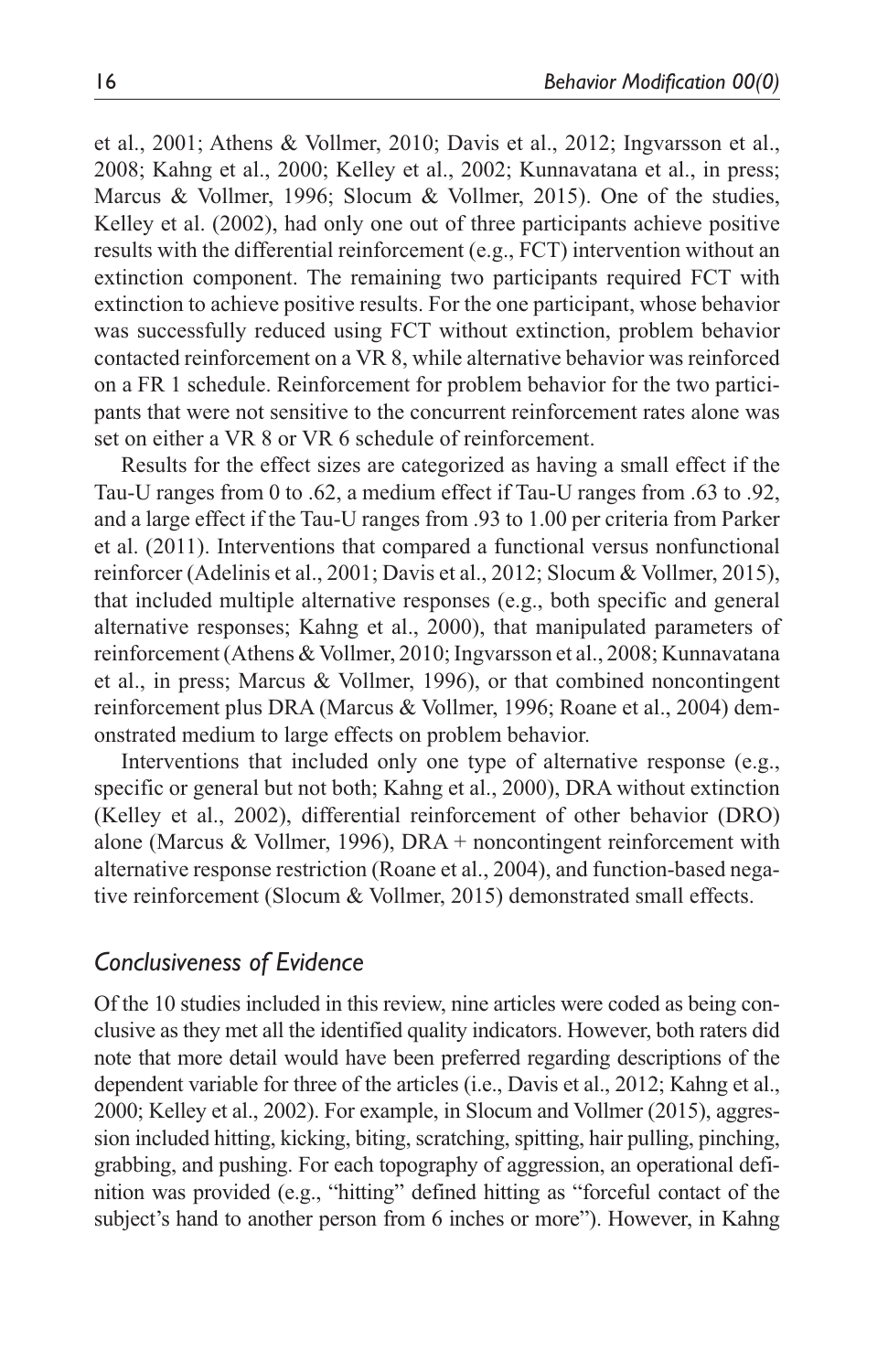et al.'s (2000) study, authors described self-injury as "hitting, pinching, biting, and scratching." Additional details regarding the topography of behavior could improve the operationalized definition of behavior. One study was rated as suggestive due to mixed results for the participants (Kelley et al., 2002).

#### **Discussion**

The purpose of this review was to synthesize the literature on differential reinforcement procedures without extinction for individuals with autism. Using predetermined inclusion criteria, a total of 10 studies were included and summarized in terms of the following: (a) participant characteristics (e.g., sex, age, and diagnosis), (b) treatment setting, (c) problem behavior, (d) function, (e) alternative behavior, (f) intervention, (g) outcomes, and (h) conclusiveness of evidence. Of the 10 studies, nine demonstrated positive effects and one demonstrated mixed effects. The 10 studies indicated two general methods of successfully implementing a differential reinforcement without extinction intervention.

The first procedure included manipulation of reinforcement schedule. Four of the 10 studies successfully reduced problem behavior and increased alternative behavior by manipulating the reinforcement schedules. The most common intervention included concurrent DRA + NCR schedules (i.e., Ingvarsson et al., 2008; Marcus & Vollmer, 1996; Roane et al., 2004). Results of these studies extended previous research identifying NCR as an effective intervention to decrease problem behavior (e.g., Vollmer, Iwata, Zarcone, Smith, & Mazaleski, 1993). In particular, these results indicate that DRA + NCR could be an effective alternative to  $DRA + EXT$  with the added benefit of increasing participant contact with reinforcement (Ingvarsson et al., 2008). To note, with NCR interventions, suppression of the alternative behavior (e.g., manding) is often a concern. However, results from Marcus and Vollmer (1996) found that the addition of DRA could strengthen the alternative behavior and address this limitation of NCR. The NCR + DRA concurrent schedule may also be particularly beneficial for natural change agents due to ease of implementing NCR.

The remaining study manipulated the schedule of reinforcement without a NCR component (Kelley et al., 2002). Kelley et al.'s (2002) was the only study reporting mixed results. Kelley and colleagues scheduled the reinforcement rate to favor the alternative behavior by reinforcing the problem behavior on a VR 8 schedule and appropriate behavior on a FR 1 schedule. Although they identified positive effects for one participant, the remaining two participants required DRA + EXT or DRA + EXT + response blocking. These results suggest that reduction of the problem behavior may be difficult when a variable reinforcement schedule is used. A factor that may have resulted in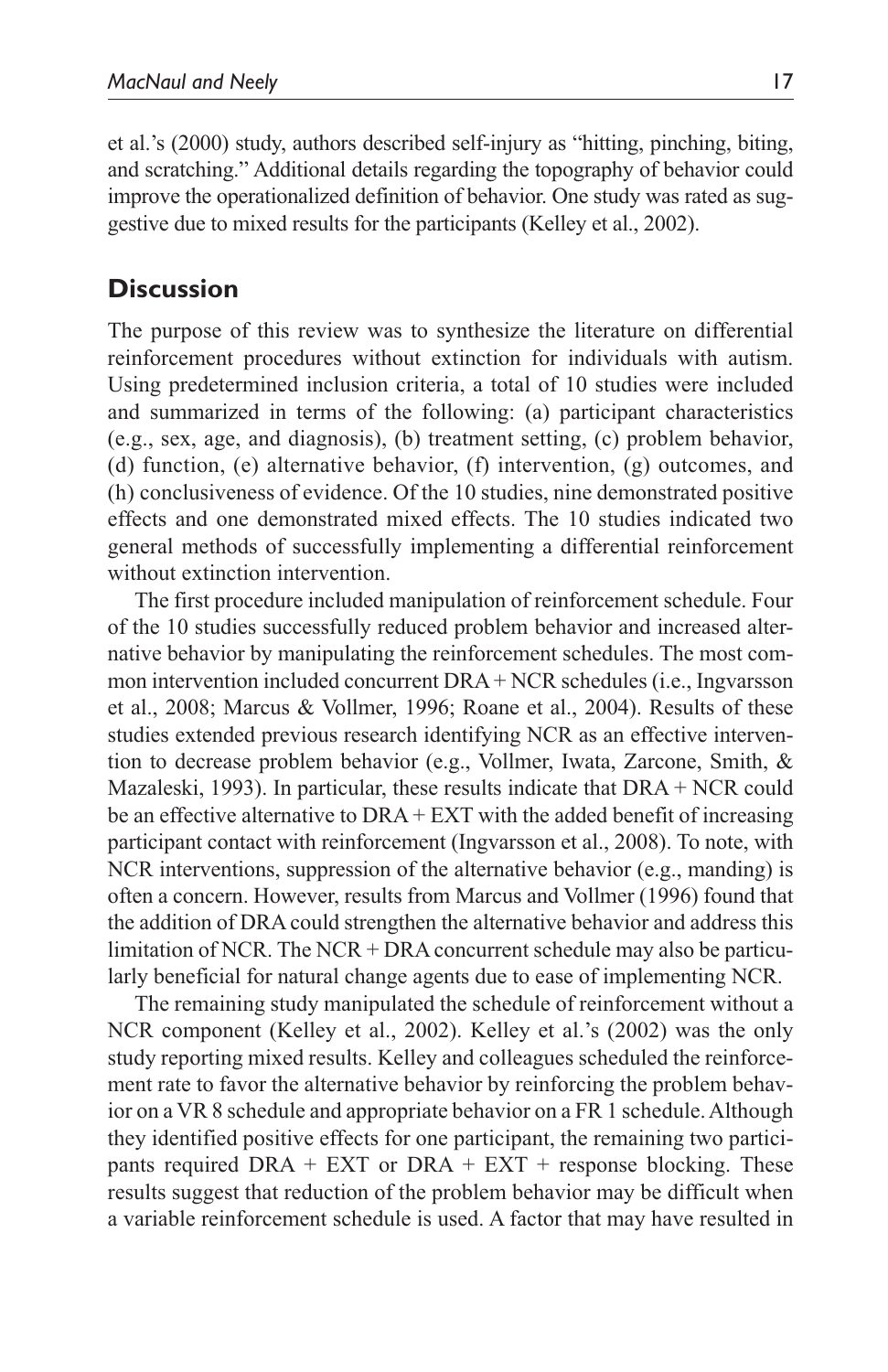the mixed results is the density of reinforcement for the problem behavior. Perhaps a VR 8 was not thin enough to shift responding and future research may compare denser schedules of reinforcement for appropriate behavior with leaner fixed ratio schedules for problem behavior as a potential alternative to extinction. Another consideration is the time of exposure to each contingency. Participants may require additional time to discriminate between different rates of reinforcement contingent on each behavioral response. Since a VR 8 schedule requires a participant to emit the problem behavior 8 times before contacting reinforcement, a high rate of behavior must be emitted. Perhaps further exposure to the contingencies would shift behavior allocation toward the alternative response when alternative behavior contacts a denser schedule of reinforcement (FR 1).

The second procedure used involved manipulating other reinforcement parameters besides rate (e.g., magnitude, immediacy, and quality; Adelinis et al., 2001; Athens & Vollmer, 2010; Davis et al., 2012; Kahng et al., 2000; Kunnavatana et al., in press; Slocum & Vollmer, 2015). Of the six articles that manipulated different reinforcement parameters, three manipulated quality (Adelinis et al., 2001; Kahng et al., 2000; Slocum & Vollmer, 2015), one manipulated magnitude (Davis et al., 2012), and two manipulated quality, magnitude, and the immediacy of reinforcement (Athens & Vollmer, 2010; Kunnavatana et al., in press). In regard to quality, one of the studies differentially reinforced general versus specific mands with general versus specific reinforcement (Kahng et al., 2000). Results from the other two studies (Adelinis et al., 2001; Slocum & Vollmer, 2015) support the use of primary reinforcers (e.g., edibles) as competing reinforcement for escape-maintained and multiplymaintained problem behavior. Both studies delivered the nonfunctional primary reinforcement on a FR 1 schedule and delivered a functional reinforcer for problem behavior on an FR 1 schedule. Although the mechanism of change is unclear, the contingent delivery of primary reinforcers may function as an abolishing operation for escape. Alternatively, the primary reinforcer may have been preferred over the identified functional reinforcer.

The only study that manipulated solely the magnitude of reinforcement was Davis et al.'s (2012). This study extends research on differential reinforcement without extinction by training teachers to implement the intervention and conducting sessions in a classroom setting with other peers and adults present. Researchers manipulated the magnitude of reinforcement by programming alternative behavior (i.e., mands) to contact escape  $+$  a preferred activity and problem behavior to contact escape only. The concurrent schedules increased task completion and decreased escape-maintained behavior. These results have implications for the use of differential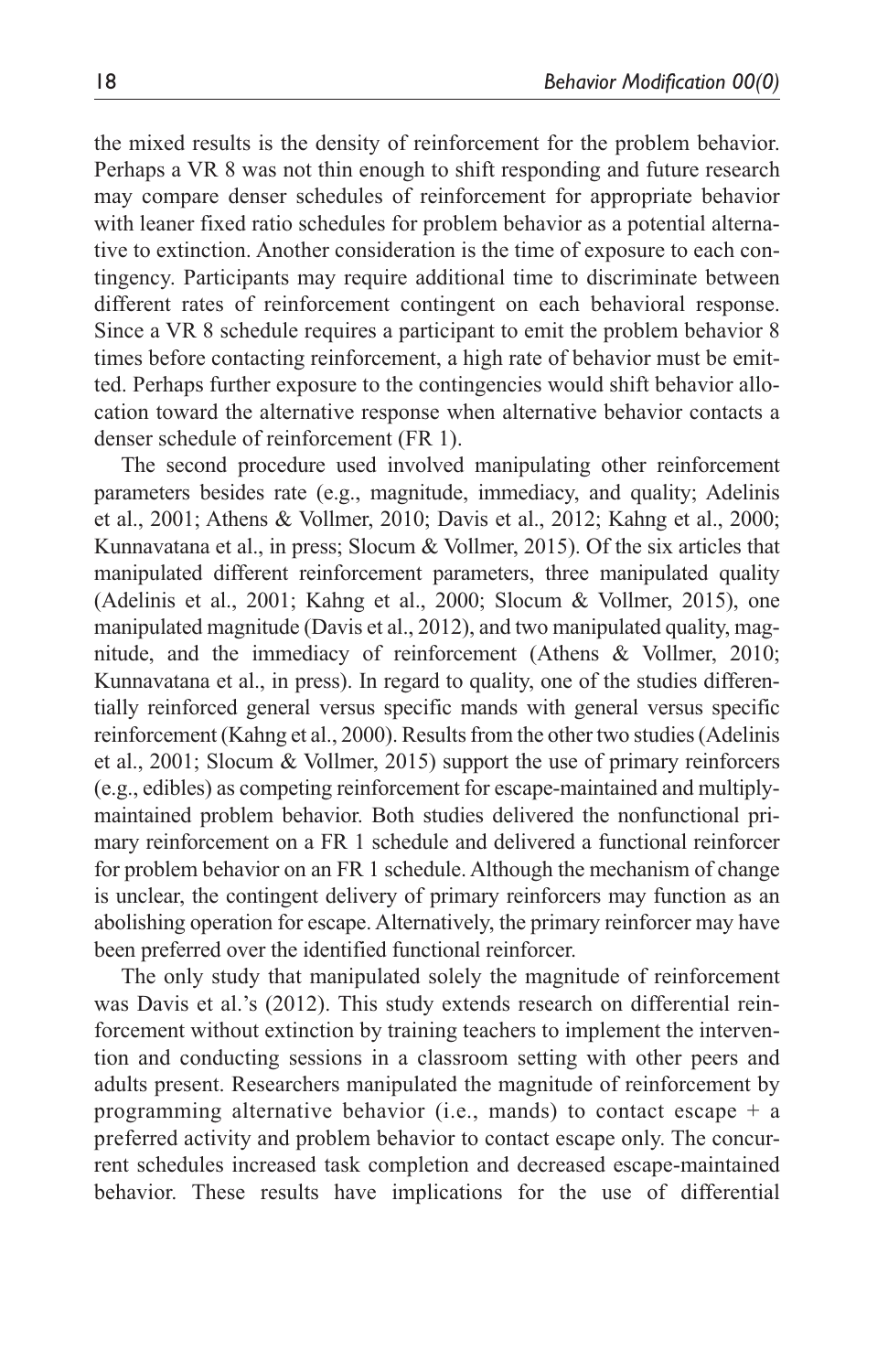reinforcement interventions without an extinction component in the classroom, but further replication needs to be conducted.

The final two studies that manipulated parameters of reinforcement are of Athens and Vollmer (2010) and Kunnavatana et al. (in press). Both studies manipulated immediacy, quality, and magnitude of reinforcement or a combination of all three. Athens and Vollmer (2010) manipulated parameters to favor appropriate behavior while still reinforcing problem behavior on a variable interval schedule. In Experiment 1, researchers manipulated the duration of reinforcement. For two participants, alternative behavior contacted 30 s of reinforcement while problem behavior contacted 10 s of reinforcement. Authors stated that a variable interval schedule was used to mimic the natural environment and rule out reinforcement rate as the reason for response allocation. Similarly Kunnavatana et al. (in press) reinforced both problem and alternative behavior on the same reinforcement schedule (FR 1) but first assessed for individual parameter sensitivity to only manipulate one parameter of reinforcement during the FCT without extinction phase. According to the results of the parameter sensitivity assessment, authors then programmed the most sensitive parameter of reinforcement to favor alternative behavior. For example, one participant was most sensitive to quality of reinforcement. During the FCT treatment phase, problem behavior contacted low-quality reinforcement for 30 s while alternative behavior contacted 30 s of high-quality reinforcement. These two studies suggest that it is possible to achieve positive results by reinforcing problem behavior and alternative behavior on the same schedule of reinforcement, but favoring reinforcement for alternative behavior in terms of immediacy, magnitude, or quality of reinforcement.

#### *Limitations and Implications for Future Research*

In addition to the identified suggestions above, there are several areas of future research identified by this review. First, there is a need to further investigate the mechanism underlying the effectiveness of the investigated interventions. For example, with the use of NCR + DRA procedures, it is possible that NCR may eliminate the functional relationship between the behavior and the reinforcing consequence. NCR may also be effective due to participant satiation on the functional reinforcer (Marcus & Vollmer, 1996). Other articles also identified the abolishing operation as a potential mechanism for behavioral change (Adelinis et al., 2001). Future research may manipulate motivating operations in combination with differential reinforcement to further investigate this phenomenon. In addition, many of the studies investigated multiple schedule components with overall positive results. However, the mixed results from Kelley et al. (2002) identified a need to evaluate the density of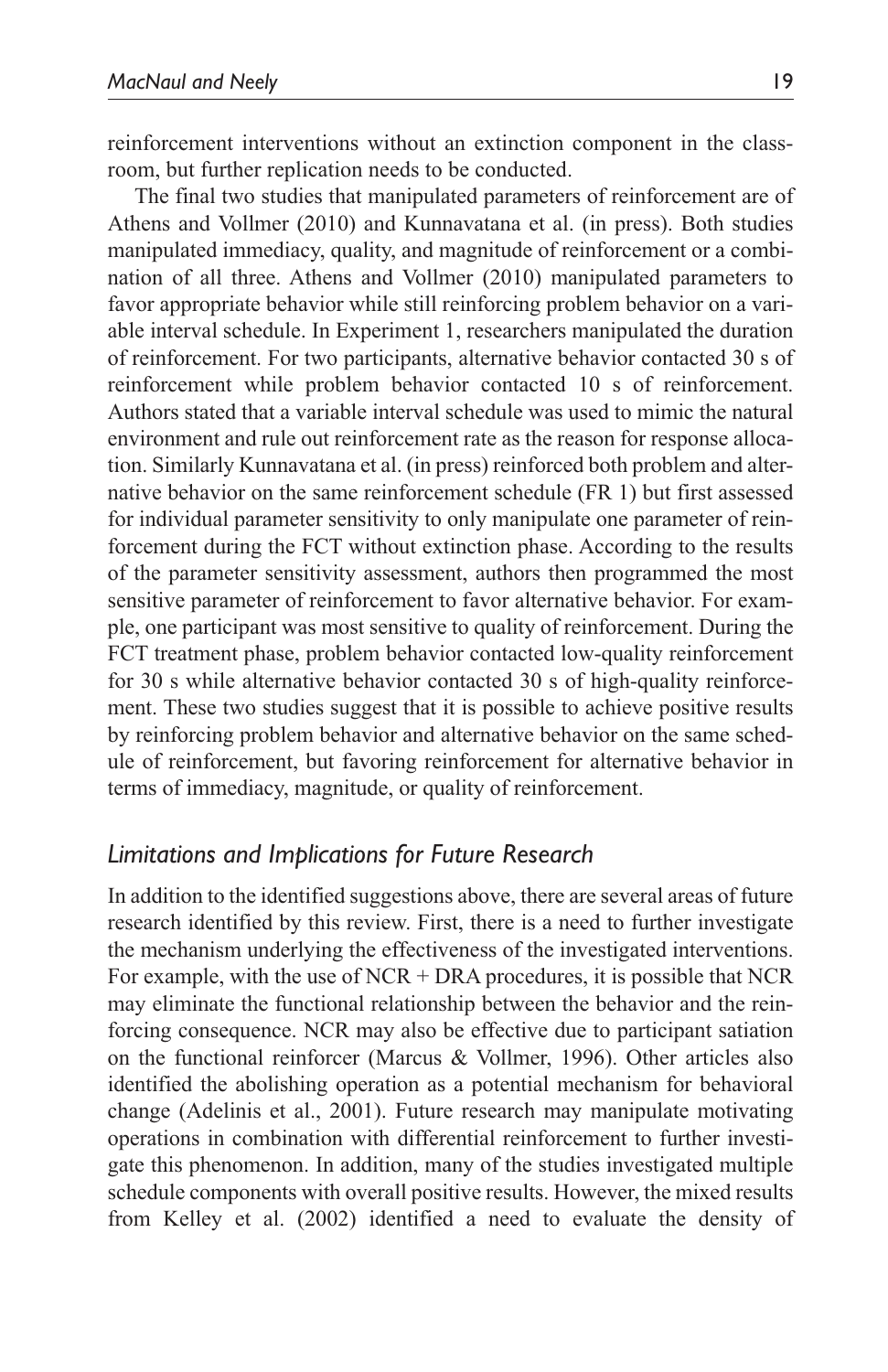the competing schedules to identify effective schedules that may compete effectively with problem behavior. In addition, future research may consider conducting a quality parameter evaluation to further investigate these potential mechanisms. The only study to conduct parameter evaluations was of Kunnavatana et al. (in press). Kunnavatana and colleagues used arbitrary switches to assess individual parameter sensitivities to reinforcement and then use the results to develop a FCT without extinction intervention. The use of arbitrary switches allowed for assessment of parameter sensitivities without occasioning the occurrence of problem behavior. This assessment procedure also holds promise as it can allow researchers and practioners to identify the reinforcement parameters that are valued by the participant. This could lead to individualized treatments and specific evaluations of when reinforcement procedures are not effective (e.g., a reinforcement procedure may not be effective as the individual is sensitive to quality of reinforcement rather than immediacy of reinforcement). Further research is needed to replicate the findings of this study.

A substantial area of future research is to investigate the generality and validity of these interventions in applied settings with natural change agents. One of the potential benefits of DRA without extinction interventions is the ease of implementation for natural change agents. However, the validity and generality of these interventions has not been evaluated extensively. Therefore, future research should continue this line of research to ensure that these interventions are feasible for natural change agents. In particular, implementation of multiple component schedules may be complex and lead to reduced implementation fidelity. It is also unknown the effects of DRA without extinction interventions on the maintenance and generalization of the behavior change. These issues should be further evaluated by future research.

There are also a number of notable limitations in our review that may be addressed with future research. The first is that this review focused solely on articles that included at least one participant with an autism diagnosis. Future reviews might look at expanding beyond autism to other diagnoses, as there were positive results indicated for the other participants in these studies with various disabilities. In addition, only articles that were published within the last 20 years were included in this review. Authors applied this delimiter due to ensure relevance of the resulting articles and to control for quality of research. As this review has a relatively small amount of articles included, future research might include all articles and conduct a quality evaluation of the research designs to assist in the interpretation of the results. Finally, future research should include the comparison between DRA with and without extinction to account for possible publication bias. It is important to compare a new intervention with previously established interventions to compare the efficacy of each intervention.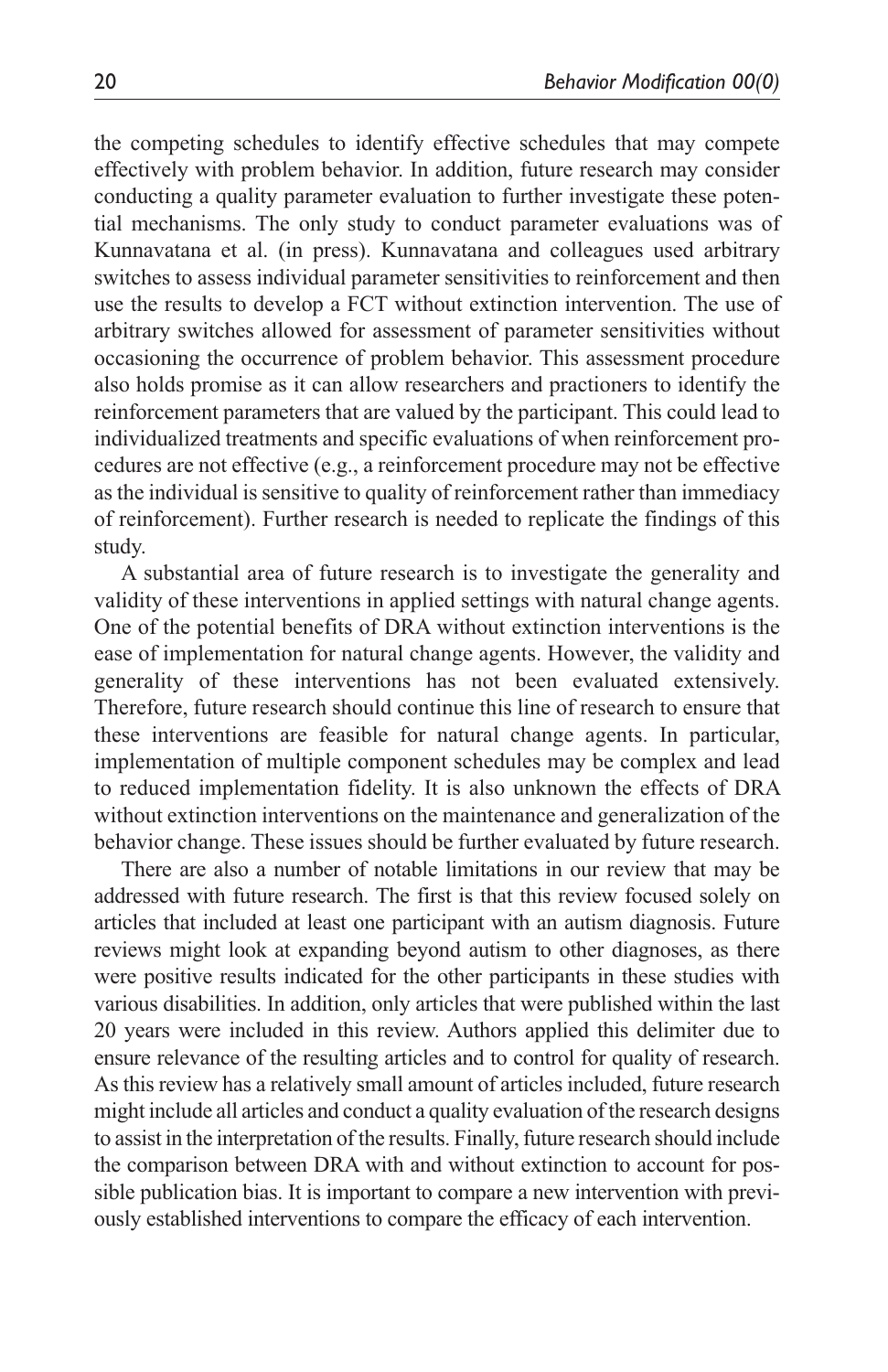#### *Implications for Practitioners*

Although there are promising results for the use of DRA without extinction interventions, the evidence is limited and practitioners should implement with caution. In particular, practitioners should continue to rely on evidencebased practices (such as DRA with EXT). In the event that extinction is counter-therapeutic, practitioners may consider the use of NCR + DRA or manipulation of parameters of reinforcement plus DRA. For example, following a preference assessment, practitioners may choose to manipulate parameters of reinforcement within a DRA intervention by choosing to reinforce the appropriate behavior with a high-quality reinforcer and deliver a moderate- or low-preferred reinforcer for problem behavior. This is only a general example of how one might begin to implement one of the methods outlined in this review. However, practitioners should employ best practices when using these methods and monitor the progress of the intervention and individual's behavior to make data-based decisions.

# **Conclusion**

Overall, the articles in this review successfully reduced problem behavior and increased alternative responding by manipulating the schedules of reinforcement or by manipulating other parameters of reinforcement. DRA interventions is effective when combined with extinction. In instances where extinction is not ethical or feasible, there are variations of DRA interventions that may be considered promising practices for the treatment of problem behavior. However, further research is needed to investigate other variations of these interventions and replicate results of the existing literature base.

#### **Declaration of Conflicting Interests**

The author(s) declared no potential conflicts of interest with respect to the research, authorship, and/or publication of this article.

#### **Funding**

The author(s) received no financial support for the research, authorship, and/or publication of this article.

#### **References**

\*Indicates article included in the review.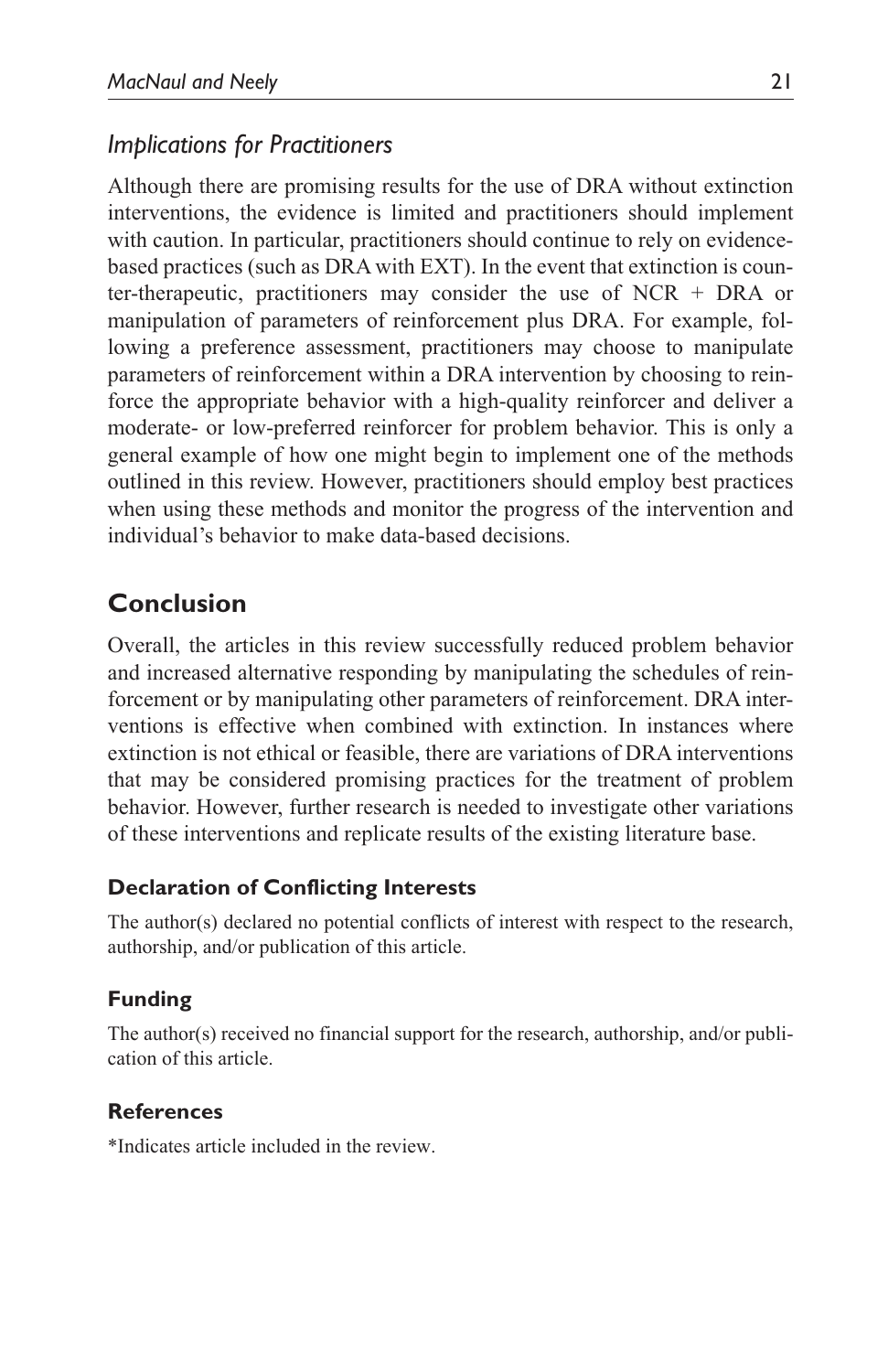- \*Adelinis, J. D., Piazza, C. C., & Goh, H. L. (2001). Treatment of multiply controlled destructive behavior with food reinforcement. *Journal of Applied Behavior Analysis*, *34*, 97-100. doi:10.1901/jaba.2001.34-97
- Arndorfer, R. E., & Miltenberger, R. G. (1993). Functional assessment and treatment of challenging behavior: A review with implications for early childhood. *Topics in Early Childhood Special Education*, *13*, 82-105. doi:10.1177/027112149301300109
- \*Athens, E. S., & Vollmer, T. R. (2010). An investigation of differential reinforcement of alternative behavior without extinction. *Journal of Applied Behavior Analysis*, *43*, 569-589. doi:10.1901/jaba.2010.43-569
- Beavers, G. A., Iwata, B. A., & Lerman, D. C. (2013). Thirty years of research on the functional analysis of problem behavior. *Journal of Applied Behavior Analysis*, *46*, 1-21. doi:10.1002/jaba.30
- Cooper, J. O., Heron, T. E., & Heward, W. L. (2007). *Applied behavior analysis* (2nd ed.). Upper Saddle River, NJ: Pearson.
- \*Davis, D. H., Fredrick, L. D., Alberto, P. A., & Gama, R. (2012). Functional communication training without extinction using concurrent schedules of differing magnitudes of reinforcement in classrooms. *Journal of Positive Behavior Interventions*, *14*, 162-172. doi:10.1177/1098300711429597
- Fisher, W., Piazza, C., Cataldo, M., & Harrell, R. (1993). Functional communication training with and without extinction and punishment. *Journal of Applied Behavior Analysis*, *26*, 23-36.
- Hagopian, L. P., Fisher, W. W., Sullivan, M. T., Acquisto, J., & LeBlanc, L. A. (1998). Effectiveness of functional communication training with and without extinction and punishment: A summary of 21 inpatient cases. *Journal of Applied Behavior Analysis*, *31*, 211-235. doi:10.1901/jaba.1998.31-211
- Hanley, G. P., Iwata, B. A., & McCord, B. E. (2003). Functional analysis of problem behavior: A review. *Journal of Applied Behavior Analysis*, *36*, 147-185. doi:10.1901/jaba.2003.36-147
- Horner, R. H., Carr, E. G., Strain, P. S., Todd, A. W., & Reed, H. K. (2002). Problem behavior interventions for young children with autism: A research synthesis. *Journal of Autism and Developmental Disorders*, *32*, 423-446. doi:10.1023/A:1020593922901
- \*Ingvarsson, E. T., Kahng, S., & Hausman, N. L. (2008). Some effects of noncontingent positive reinforcement on multiply controlled problem behavior and compliance in a demand context. *Journal of Applied Behavior Analysis*, *41*, 435-440. doi:10.1901/jaba.2008.41-435
- Iwata, B., Dorsey, M., Slifer, K., Bauman, K., & Richman, G. (1982/1994). Toward a functional analysis of self-injury. *Journal of Applied Behavior Analysis.*, *27*, 197-209.
- Iwata, B., Duncan, B.A., Zarcone, J. R., Lerman, D., & Shore, B.A. (1994). A sequential, test-control methodology for conducting functional analyses of self-injurious behavior. Behavior Modification, 18, 289-306. doi: 10.1177/01454455940183003
- \*Kahng, S., Hendrickson, D. J., & Vu, C. P. (2000). Comparison of single and multiple functional communication training responses for the treatment of problem behavior. *Journal of Applied Behavior Analysis*, *33*, 321-324.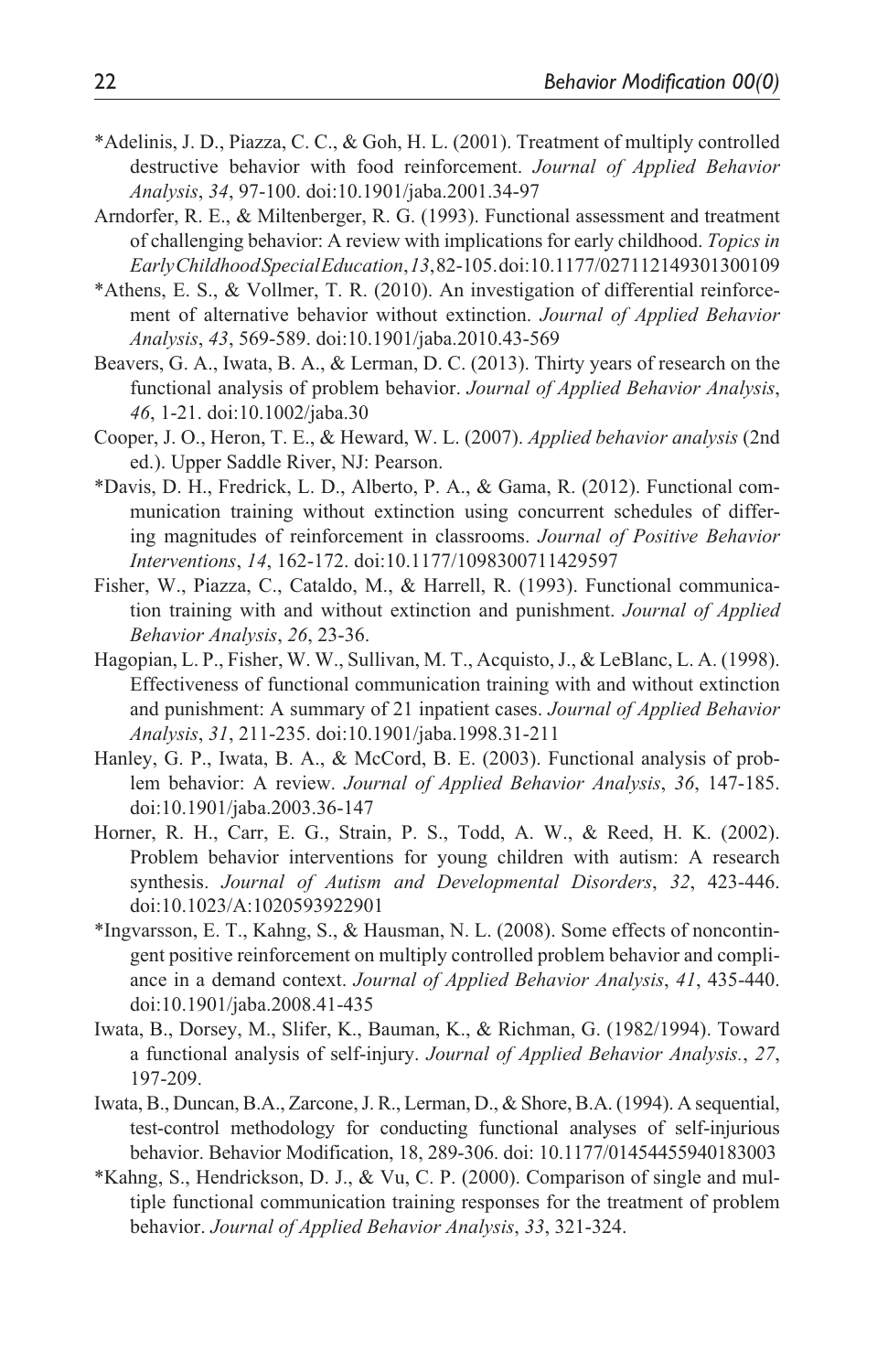- \*Kelley, M. E., Lerman, D. C., & Van Camp, C. M. (2002). The effects of competing reinforcement schedules on the acquisition of functional communication. *Journal of Applied Behavior Analysis*, *35*, 59-63. doi:10.1901/jaba.2002.35-59
- Kennedy, C. H. (2005). *Single-case designs for educational research*. Boston, MA: Allyn & Bacon.
- \*Kunnavatana, S. S., Bloom, S. E., Samaha, A. L., Slocum, T. A., & Clay, C. J. (in press). Manipulating parameters of reinforcement to reduce problem behavior without extinction. *Journal of Applied Behavior Analysis*.
- Lalli, J. S., Casey, S., & Kates, K. (1995). Reducing escape behavior and increasing task completion with functional communication training, extinction, and response chaining. *Journal of Applied Behavior Analysis*, *28*, 261-268. doi:10.1901/ jaba.1995.28-261
- Lennox, D. B., Miltenberger, R. G., Spengler, P., & Erfanian, N. (1988). Decelerative treatment practices with persons who have mental retardation: A review of five years of the literature. *American Journal on Mental Retardation*, *92*, 492-501.
- Lerman, D. C., Iwata, B. A., & Wallace, M. D. (1999). Side effects of extinction: Prevalence of bursting and aggression during the treatment of self-injurious behavior. *Journal of Applied Behavior Analysis*, *32*(1), 1-8.
- \*Marcus, B. A., & Vollmer, T. R. (1996). Combining noncontingent reinforcement and differential reinforcement schedules as treatment for aberrant behavior. *Journal of Applied Behavior Analysis*, *29*, 43-51. doi:10.1901/jaba.1996.29-43
- Northup, J., Fisher, W., Kahng, S. W., Harrell, R., & Kurtz, P. (1997). An assessment of the necessary strength of behavioral treatments for severe behavior problems. *Journal of Developmental and Physical Disabilities*, *9*, 1-16.
- Parker, R. I., Vannest, K. J., & Davis, J. L. (2011). Effect size in single-case research: A review of nine nonoverlap techniques. *Behavior Modification*, *35*, 303-322. doi:10.1177/0145445511399147
- \*Roane, H. S., Fisher, W. W., Sgro, G. M., Falcomata, T. S., & Pabico, R. R. (2004). An alternative method of thinning reinforcer delivery during differential reinforcement. *Journal of Applied Behavior Analysis*, *37*, 213-218. doi:10.1901/ jaba.2004.37-213
- Schlosser, R. (May, 2009). *The role of evidence-based journals as evidence based information sources*. Applied Behavior Analysis International Annual Convention (Conference), Phoenix, AZ.
- Shirley, M. J., Iwata, B. A., Kahng, S., Mazaleski, J. L., & Lerman, D. C. (1997). Does functional communication training compete with ongoing contingencies of reinforcement? An analysis during response acquisition and maintenance. *Journal of Applied Behavior Analysis*, *30*, 93-104. doi:10.1901/jaba.1997.30-93
- Simeonsson, R., & Bailey, D. (1991). Evaluating programme impact: Levels of certainty. In D. Mitchell & R. Brown (Eds.), *Early intervention studies for young children with special needs*. New York, NY: Chapman & Hall. 280-296
- \*Slocum, S. K., & Vollmer, T. R. (2015). A comparison of positive and negative reinforcement for compliance to treat problem behavior maintained by escape. *Journal of Applied Behavior Analysis*, *48*, 563-574. doi:10.1002/jaba.216